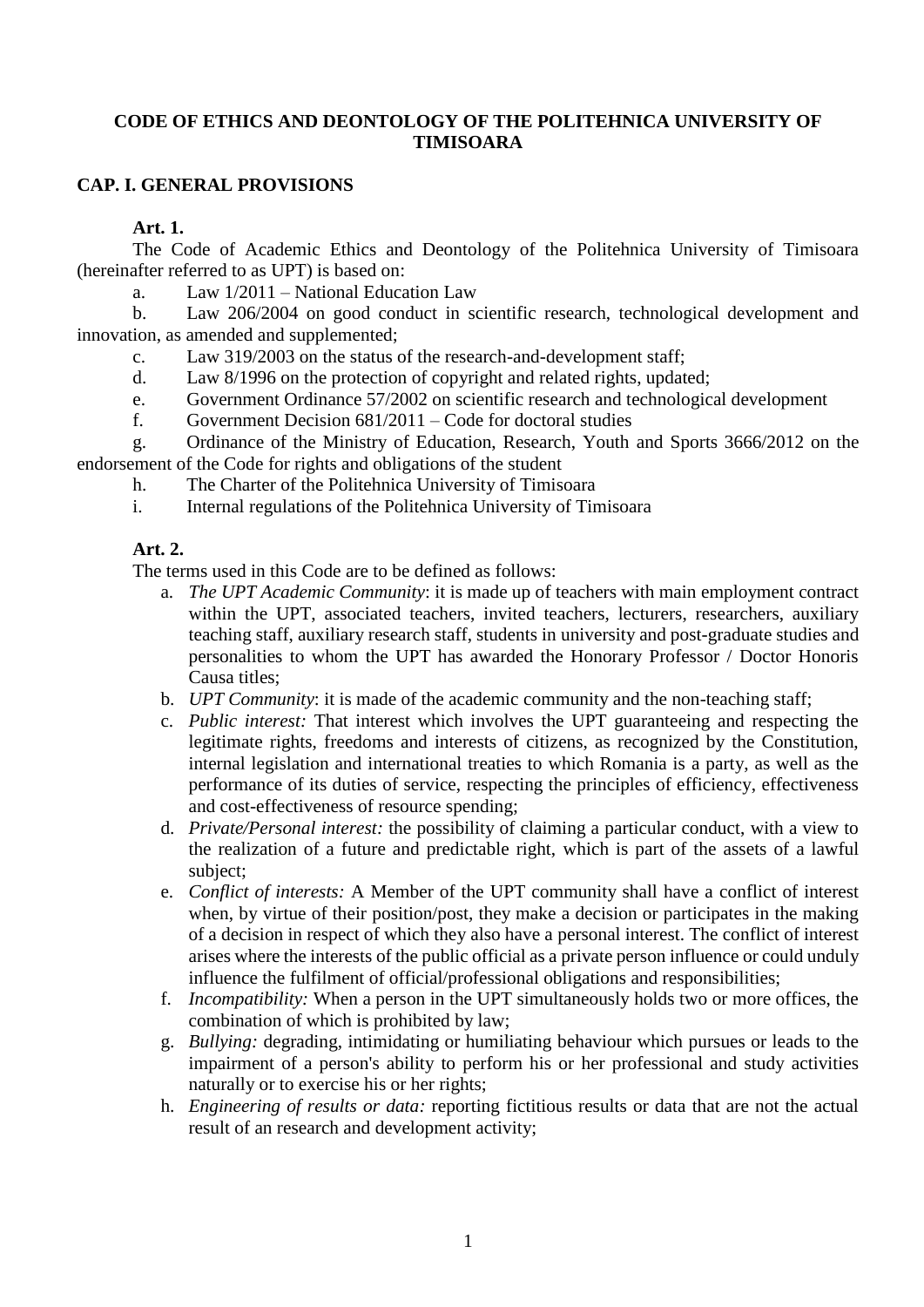- i. *Falsification of results or data*: selective reporting or rejection of unwanted data or results; manipulation of representations or illustrations; alteration of the experimental or numerical apparatus to obtain the desired data without reporting changes made;
- j. *Plagiarism:* The display in a written work or oral communication, including in electronic form, of texts, phrases, ideas, demonstrations, data, assumptions, theories, results or scientific methods extracted from written works, including in electronic form, of other authors, without mentioning this and without referring to the original sources;
- k. *Self-plagiarism:* the display in a written work or oral communication, including in electronic form, of texts, phrases, demonstrations, data, scientific assumptions, theories, results or methods extracted from written works, including in electronic form, of the same or the same authors, without mentioning this or referring to the original sources.

# **Art. 3.**

This Code is applicable to all members of the UPT — students, teachers, researchers, auxiliary and non-teaching staff.

The provisions of this Code shall be interpreted in accordance with legal provisions and in accordance with moral and ethical rules and principles.

# **Art. 4.**

The University Code of Ethics and Professional Deontology is intended to operate as a moral contract between members of the UPT community — students, teachers, researchers, auxiliary teaching staff, non-teaching staff — as a tool for shaping the academic community in a spirit of ethical principles and values, contributing to the establishment of an academic climate based on cooperation and fair competition and thereby to the enhancement of the prestige of the UPT.

# **CAP. II. PURPOSE AND OBJECTIVES**

# **Art. 5.**

The University Code of Ethics expresses the ideals, principles and moral norms that members of the university community agree to respect and follow in their professional activity. It sets out the main lines of ethical conduct that the UPT Community undertakes to follow.

# **Art. 6.**

In accordance with the mission and objectives of the Politehnica University of Timisoara, the University Code of Ethics and Professional Deontology undertakes a triple functionality:

- *regulation* of the rules of professional and moral conduct necessary to achieve social, professional and ethical relations, appropriate to the creation and maintenance of the highlevel prestige of the university;
- *creating* a climate of trust, respect and dignity, cooperation and fair competition between members of the academic community and between members of the academic community and the general public;
- *promotion and expression* of academic values and principles in relation to the public interest which the UPT serves, in order to ensure the institutional cohesion of all persons involved in educational activity, the transferability of such principles into society and the provision of quality educational services, with dignity, tolerance, dialog and respect for human rights and fundamental freedoms.

# **Art. 7.**

The major objectives of this Code are: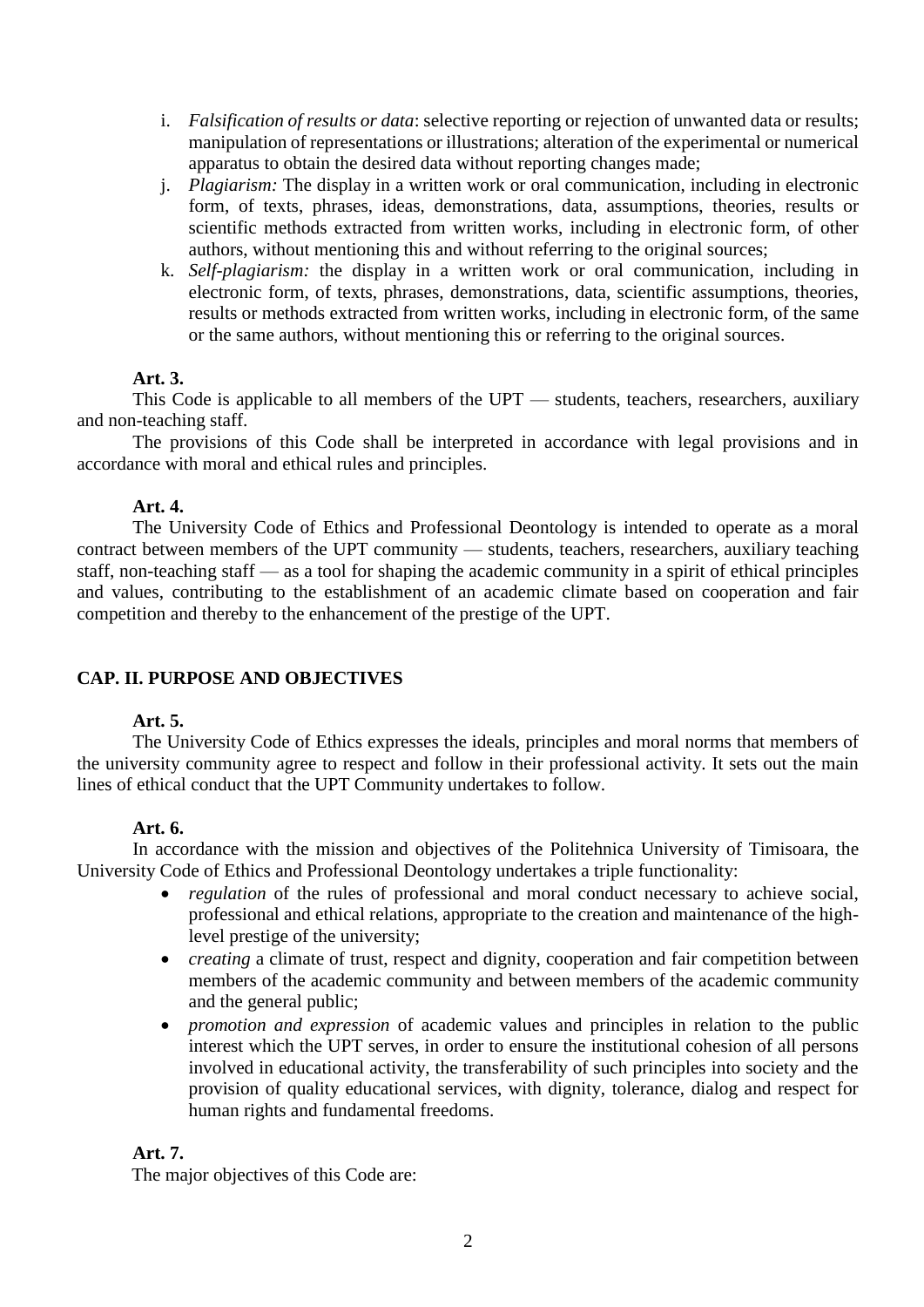a. to provide members of the UPT community with ethical references which include both mandatory and desirable rules;

b. informing members of the UPT community of the professional conduct they must adopt/demand;

c. increase ethical awareness and thinking in the professional and interhuman relations of members of the UPT community;

d. create a climate of trust and mutual respect between the members of the UPT community;

e. prevent unfair practices/conduct that may harm institutional relations and the image of the University;

f. ensure that the institutional activity and actions of each person in the UPT are carried out with professionalism, independence, impartiality, honesty and fairness;

G. to serve as a support for preventing and sanctioning any violation of the rules and principles promoted by the UPT.

# **Art. 8.**

The University Code of Ethics and Professional Deontology does not replace the law or other codes and regulations. The provisions of this Code should not be interpreted as restricting rights conferred by law or by the collective work agreement. The Code of Ethics and its application do not exclude or replace the legal rights and obligations of the members of the UPT community. It links purely contractual relations with trust, attachment and responsibility and protects the members of the UPT community from unfair, dishonest or opportunistic behaviour.

# **Art. 9.**

The individual employment contract and the individual study contract will include a clause stating that the employee or student has become aware of the Code of Ethics and undertakes, under their own signature, to comply with its provisions.

# **Cap. III. PRINCIPLES OF THE CODE OF UNIVERSITY ETHICS AND DEONTOLOGY**

# **Art. 10.**

The principles promoted by the Code of Ethics and Deontology of the UPT and governing the conduct of the members of the UPT community shall be:

- a. *The primacy of the Constitution and the law*, which is a principle that members of the UPT community have a duty to respect the Constitution and laws of the country;
- b. *The priority of the public interest*, principle according to which members of the UPT community have the duty to consider the public interest above the personal interest, in the performance of their duties arising from their role in the UPT;
- c. *Justice and fairness* guarantee that members of the UPT community will be treated fairly and equitably, not allowing discrimination, exploitation or abuse of power. The UPT advocates for non-discrimination and equal opportunities for access to studies and employment, for the elimination of conflicts of interest, for the prevention and combating of any form of corruption, favouritism and nepotism;
- d. *Professionalism*, principle according to which members of the UPT community are obliged to carry out their activities at the University with responsibility, competence, efficiency, fairness and conscientiousness;
- e. *Impartiality and independence*, whereby members of the UPT community, in exercising their role, are obliged to have an objective, neutral attitude toward any political, economic, religious or other interest;
- f. *Loyalty* is expressed by the employee's attachment to the institution and the values promoted by it, conscious adherence shown on the employee's own initiative, to the objectives of the institution, respect for the hierarchy of the institution, honesty in interpersonal relations, respect for truth and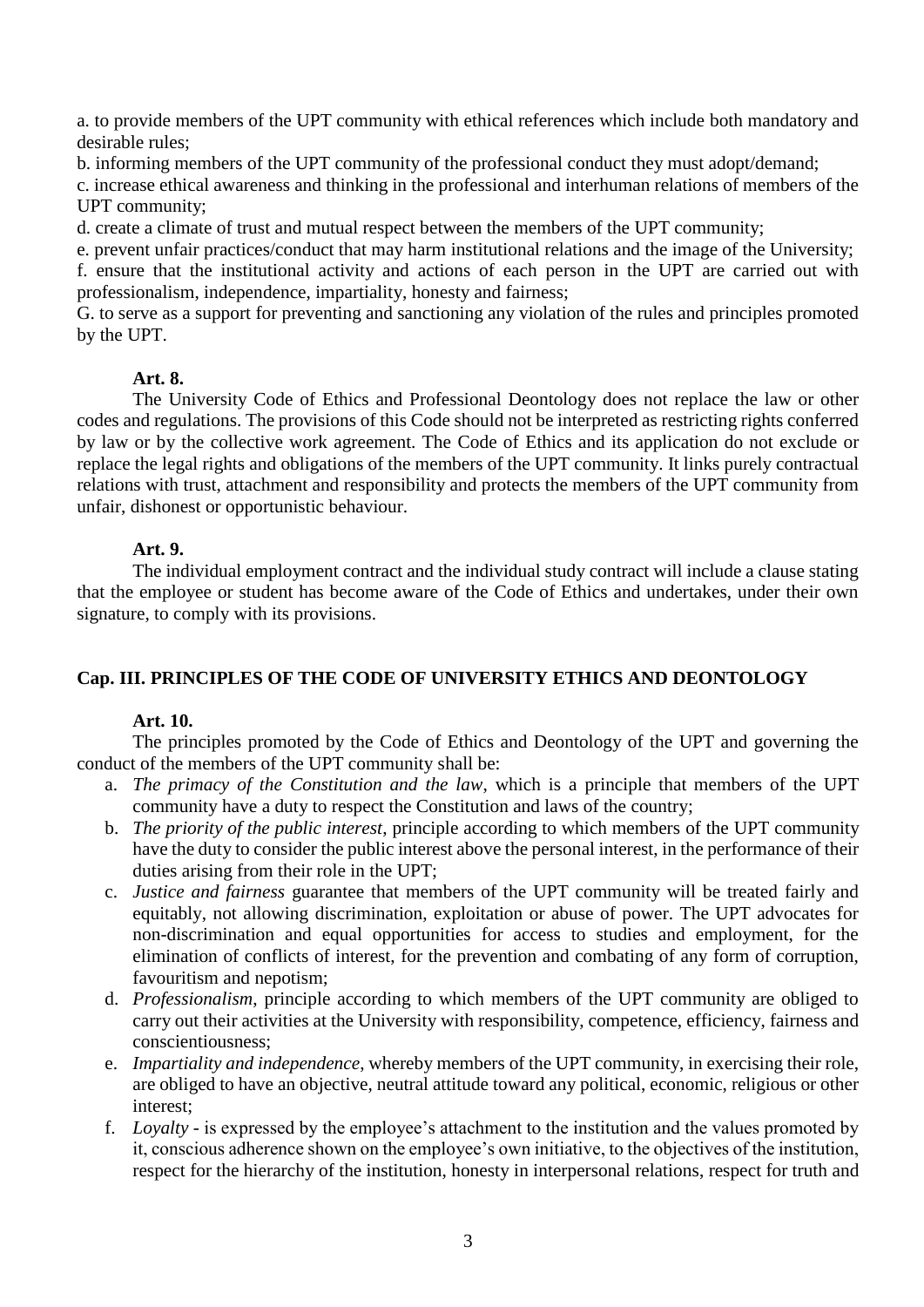justice, conscience in fulfilling obligations, respect for commitments entered into, ensuring the confidentiality of the information obtained;

- g. *Moral integrity*, a principle whereby members of the UPT community are prohibited from directly or indirectly asking for or accepting, for themselves or others, any advantage or benefit in consideration of their position or from abusing in any way that function;
- h. *Honesty and fairness*, which is a principle that in the exercise of the role held in the University and in the performance of the duties of the UPT community, the members of the UPT community must be in good faith;
- i. *Transparency* creates the prerequisites for equal opportunities in competition and equitable access to university resources. The UPT shall respect the principle of transparency of all categories of information of interest to members of the UPT community, in accordance with the law.
- j. *Freedom of thought and expression*, according to which members of the UPT community may express and substantiate their opinions, in compliance with the rule of law and good morals. The right to free expression of opinions shall not be jeopardized in any way.
- k. *Academic freedom* is the recognition and guarantee of any member of the academic community of the UPT to freely express academic opinions within the university space, freedom of teaching, research and creation, in accordance with academic quality criteria, with the limitations set by law and by the internal regulations of the UPT. UPT is a space free of political, economic or religious interference, pressure and constraints, except for legal, ethical and scientific constraints.
- l. *The exercise of personal autonomy* within the university perimeter is the ability to make informed individual choices regarding study and research programs, university career paths, opportunities, level of recognition the person wishes to access, in accordance with legal and institutional provisions and with respect for the rights and freedoms of the other members of the community.
- m. *Respect* manifests itself in the consideration that a Member of the UPT community grants to other members of the community - students, colleagues, superiors, subordinates, but also to third persons, their rights and freedoms, institutions, laws, social values, and ethical norms;
- n. *Collegiality, generosity and humanity* must be manifesting themselves in interhuman relationships within and outside the university perimeter. This creates a climate of security and confidence in the UPT Community, of peer support, solidarity and compassion to overcome difficult times, of sympathy and moral or material support in crisis situations.
- o. *Decency and elegance* are recommended in both the behaviour and clothing of all members of the UPT community. This eliminates / reduces excesses of any kind, unsuitable for an academic environment.

Such principles must be effectively applied by each Member of the UPT community, through the practical actions they carry out, and it is not enough for these principles to exist only at the declaratory level.

# **CAP IV. RULES OF CONDUCT. DEVIATIONS.**

**Art. 11.**

The Code of Ethics and Professional deontology includes:

- **mandatory rules**, the failure to comply with which entails liability

and

-

desirable rules, the non-compliance of which does not lead to a sanction entailing legal consequences. A breach of desirable rules may be followed by a warning to the person concerned, with regard to their obligation to comply with both mandatory and desirable rules.

# **4.1. MANDATORY RULES**

**Art. 12**.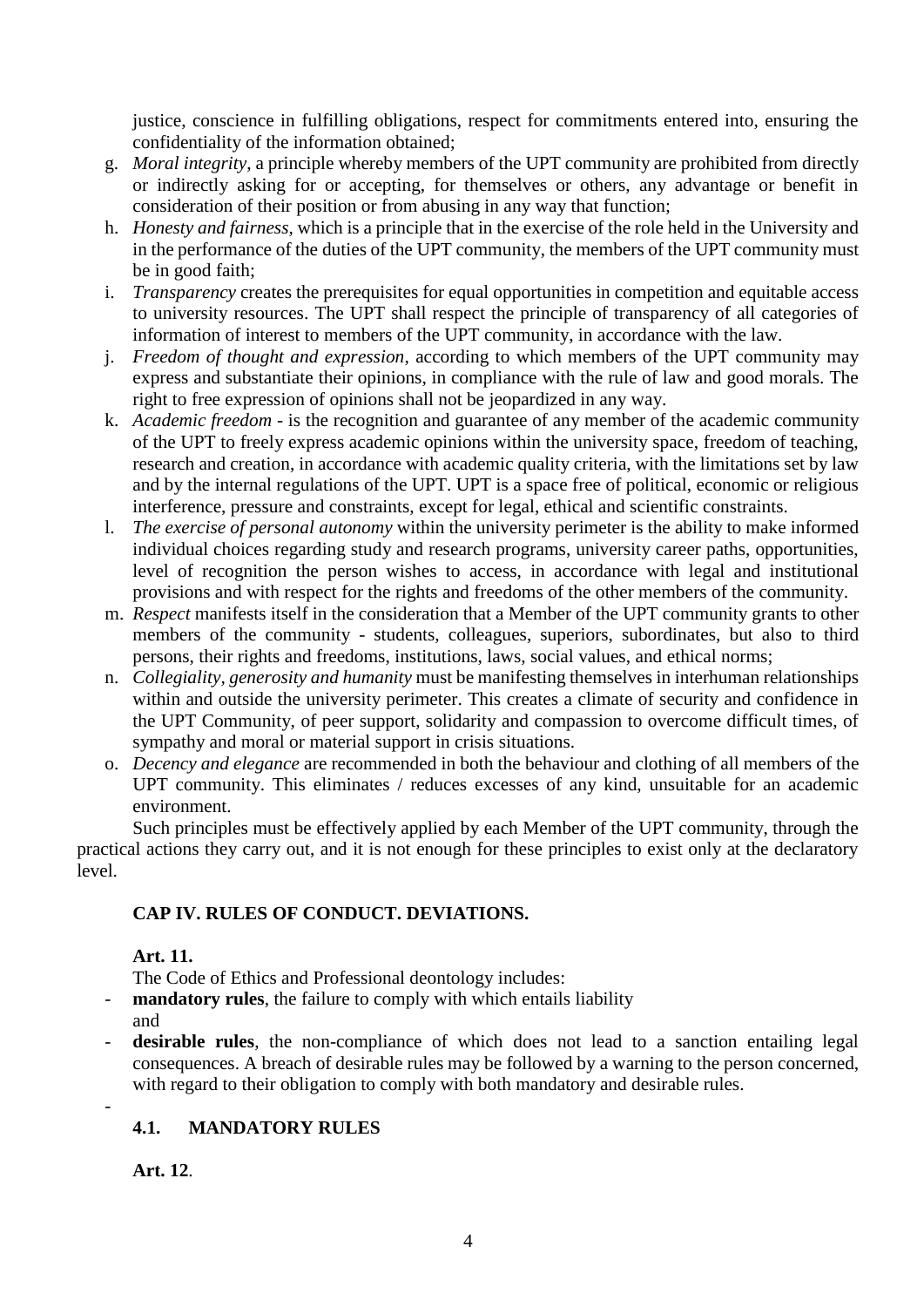The mandatory rules are the rules for the respect of: justice and fairness, academic freedom, personal autonomy, personal value (merit), morality and integrity, honesty and correctness, professionalism and responsibility, transparency, loyalty to the UPT.

The exercise of the role of Member of the UPT community, while avoiding conflict of interest and respecting the legal regime of incompatibilities, is also a mandatory rule.

# **4.1.1. JUSTICE AND FAIRNESS**

#### **Art. 13.**

Justice and fairness guarantee that members of the UPT community will be treated fairly, correctly and equitably at university, not allowing discrimination, exploitation or abuse of power.

The UPT advocates for non-discrimination and equal opportunities for access to studies and employment, for eliminating conflicts of interest, for preventing and combating any form of corruption, favouritism and nepotism, in the framework of university activities and converging activities.

#### **Art. 14.**

The Politehnica University of Timisoara does not discriminate on grounds of age, ethnicity, sex, social origin, political or religious orientation, sexual orientation or other types of discrimination, with the exception of affirmative measures provided for by law.

All members of the UPT community shall enjoy equal treatment from the UPT, any direct or indirect discrimination being prohibited.

Equal opportunities are based on ensuring participation – within the limits of the competences of each role in the UPT – in the activities of the University, without distinction between ethnic origin, sex, religion, age, disability or sexual orientation.

# **Art. 15.**

The abuse of power in this section is an action/inaction by a member/group of the UPT community, which, making use of their authority (institutional, hierarchical, moral) imposes certain rules/conduct on another member of the UPT community, with a discretionary behaviour and with the aim of limiting the rights and freedoms of the person.

#### **Art. 16.**

Members of the UPT community are obliged to examine and apply objectively the criteria for assessing professional competence, excluding any form of favouritism, nepotism and discriminatory treatment or acts of persecution or vengeance.

To this end, discrimination through the use by any member of the UPT community of practices that violate equal opportunities law shall be prohibited, but not limited to:

- organizing competitions or examinations;
- the selection of candidates for filling vacancies;
- entering, suspension, modification and/or termination of the legal employment relationship;
- establishing or modifying the duties in the job description;
- the determination of remuneration and rewards or benefits other than wages;
- information and counselling, professional development;
- assessment of individual performance;
- professional promotion;
- the application of disciplinary measures;
- the right to freedom of association, including the right to join the trade union and access to the facilities granted by it.

**Art. 17.**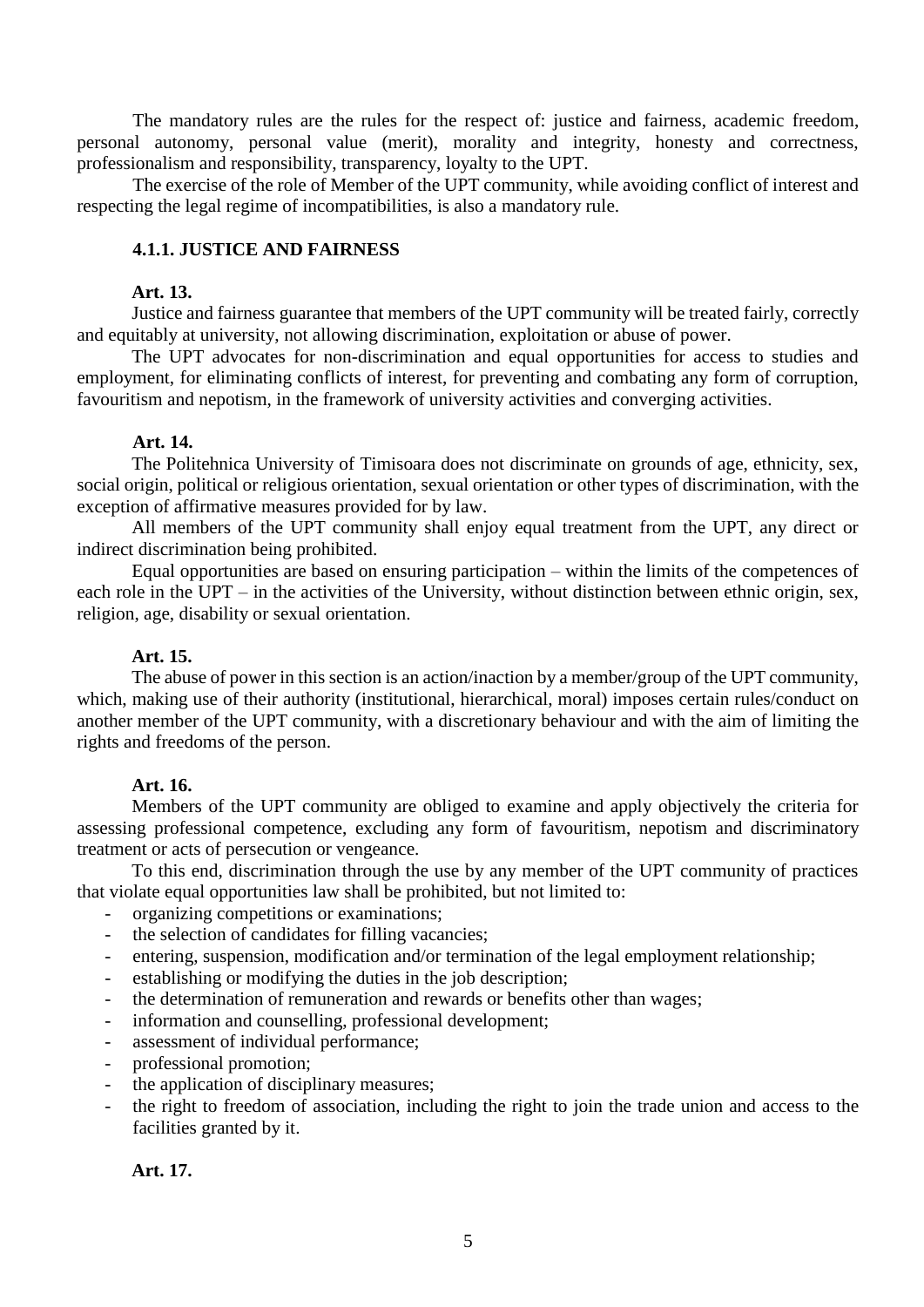For the purposes of this section, ethical misconduct shall include the following, in so far as it does not constitute criminal offenses, discrimination, disciplinary misconduct:

a. a differentiated action/inaction based on a subjective criterion which prejudicates a legitimate right or interest;

b. the discretionary/abusive exercise of the authority of a member of the UPT towards another member of the UPT, where the act is liable to create material or moral harm or to limit the exercise of the rights and interests protected by law and the rules of the UPT;

c. abuse of authority.

# **4.1.2 ACADEMIC FREEDOM**

# **Art. 18.**

Academic freedom is an essential principle underpinning the organization of teaching and research activities. This principle is based on the idea that everyone should be treated as being able to form on the basis of their own judgments, opinions, convictions and projects.

The UPT shall be organized and operated independently of any ideological, political or religious interference.

UPT is a space free of political, economic or religious interference, pressure and constraints, except for legal, ethical and scientific constraints. The UPT Community shall be protected from censorship, persecution or manipulation under the conditions of legality.

# **Art. 19.**

The exercise of academic freedom within the meaning of this Code shall mean:

- the right of members of the academic community of the UPT to freely express academic opinions;
- freedom of teaching, research and creation, in accordance with academic standards and legal provisions;
- encouraging a critical approach based on well-substantiated scientific opinions. Conflicting data, differences in experimental design or practice, differences in data interpretation, differences of opinion are factors specific to academic freedom and do not constitute deviations from this Code;
- the right to publish studies, articles, volumes, works, to apply for national and international grants, restrictions being only those expressly provided for by the law and the regulations of the UPT;
- Students are guaranteed the right to free choice of courses and study programs, in accordance with the applicable legal rules, the UPT regulations and the curricula;

At the same time, each member of the UPT community must respect the freedom of others and differences of opinion, accept intellectual partnership and cooperation, regardless of political opinions or religious beliefs.

Any member of the university community may freely express, within or outside the university, opinions based on their professional competence, without any censorship, manipulation or persecution, provided that they comply with scientific, legal and ethical standards.

# **Art. 20.**

The exercise of academic freedom under this Code shall be carried out in accordance with the following principles:

- objectivity
- opening
- lack of indoctrination
- professionalism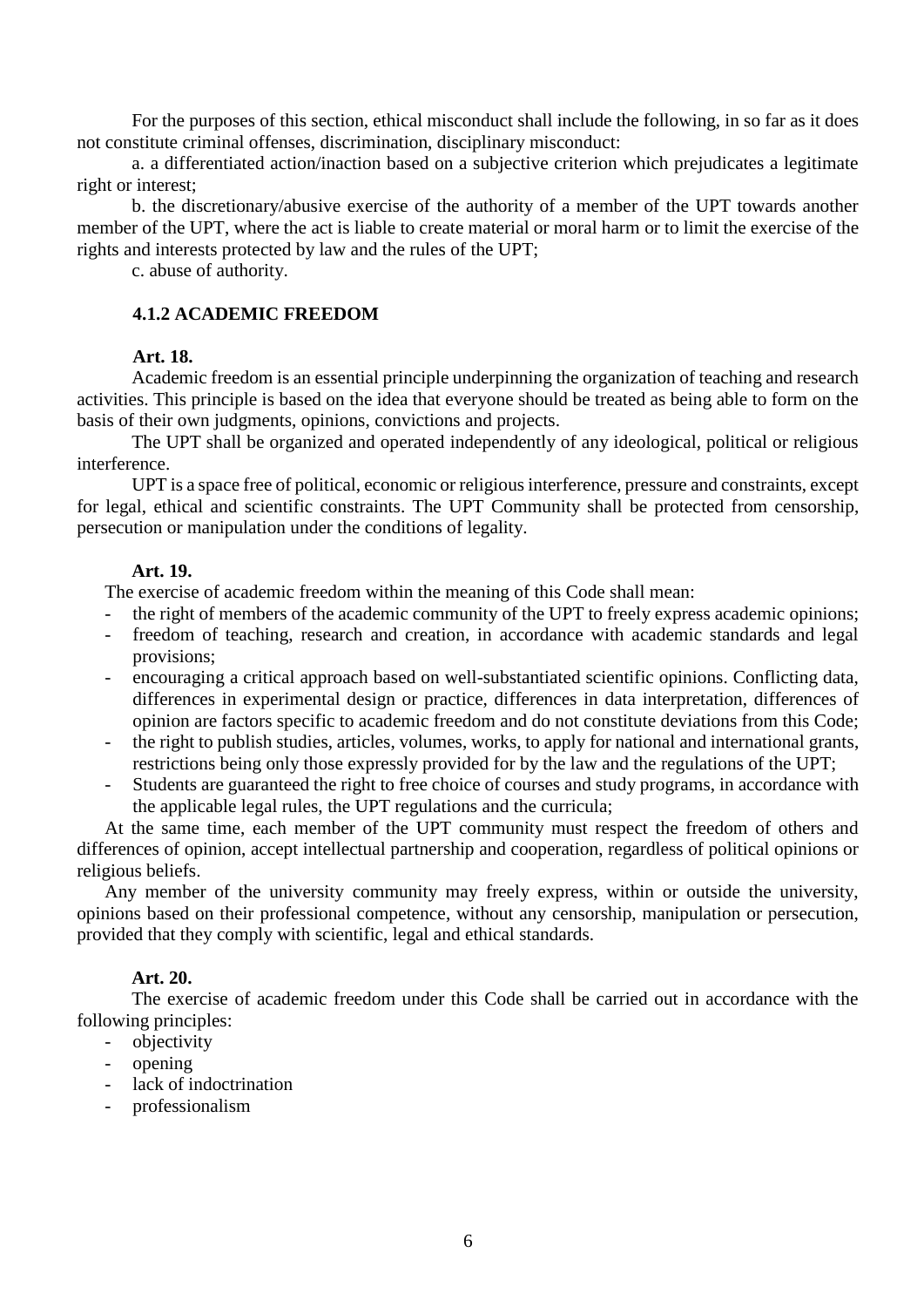It is prohibited to manipulate, indoctrinate and unfairly criticize within the university space and thereby infringe the right of members of the academic community of the UPT to objectivity in research and educational activities.

Every member of the university community must avoid harming the fundamental rights and freedoms of others.

The exercise of academic freedom within the above limits cannot constitute grounds for penalty.

# **Art. 21.**

For the purposes of this section, ethical misconduct shall include the following, in so far as it does not constitute criminal offenses, discrimination, disciplinary misconduct:

- propaganda of a political nature carried out within the university or using its infrastructure;
- religious proselytism;
- promotion of doctrines or ideas of an extremist, racist or xenophobic character;
- manipulation and indoctrination;
- unfounded criticism of views, theses, works, etc. expressed by a member/members of the UPT academic community.

# **4.1.3. PERSONAL AUTONOMY**

# **Art. 22.**

The exercise of personal autonomy within the university is the opportunity to choose individually, within the scope of the UPT's offer, study and research programs, university career paths, opportunities and the level of recognition that the person wishes to access.

To this end, consent shall be given to programs, competitions and study and research opportunities, and opportunities shall be provided for each member of the UPT community to take and apply decisions on their academic and professional careers.

# **Art. 23.**

The carrying out of teaching and research activities by the University's own teaching and research staff in other higher education or research institutions may happen only with the written consent of the UPT Senate.

# **Art. 24.**

For the purposes of this Section, the following are deviations from ethics:

- the carrying out of teaching and research activities in other higher education or research institutions by the University's own teaching and research staff without the written consent of the UPT Senate;
- Deliberately and directly concealing the data and information needed by a member of the UPT community to make an informed individual choice of study and research programs, university career paths, opportunities and the level of recognition they wish to access;
- Deliberate and direct concealment of the data and information required by a member of the UPT community in order to perform their duties.

# **4.1.4. VALUE OF PROFESSIONAL AND INSTITUTIONAL PERFORMANCE (MERIT)**

# **Art. 25.**

Personal value (merit) is the only qualitative ranking criterion accepted in the UPT. This type of hierarchy is defined by the Quality Evaluation and Assurance Commission in cooperation with the departments, faculties and the Human Resources Commission of the UPT Senate.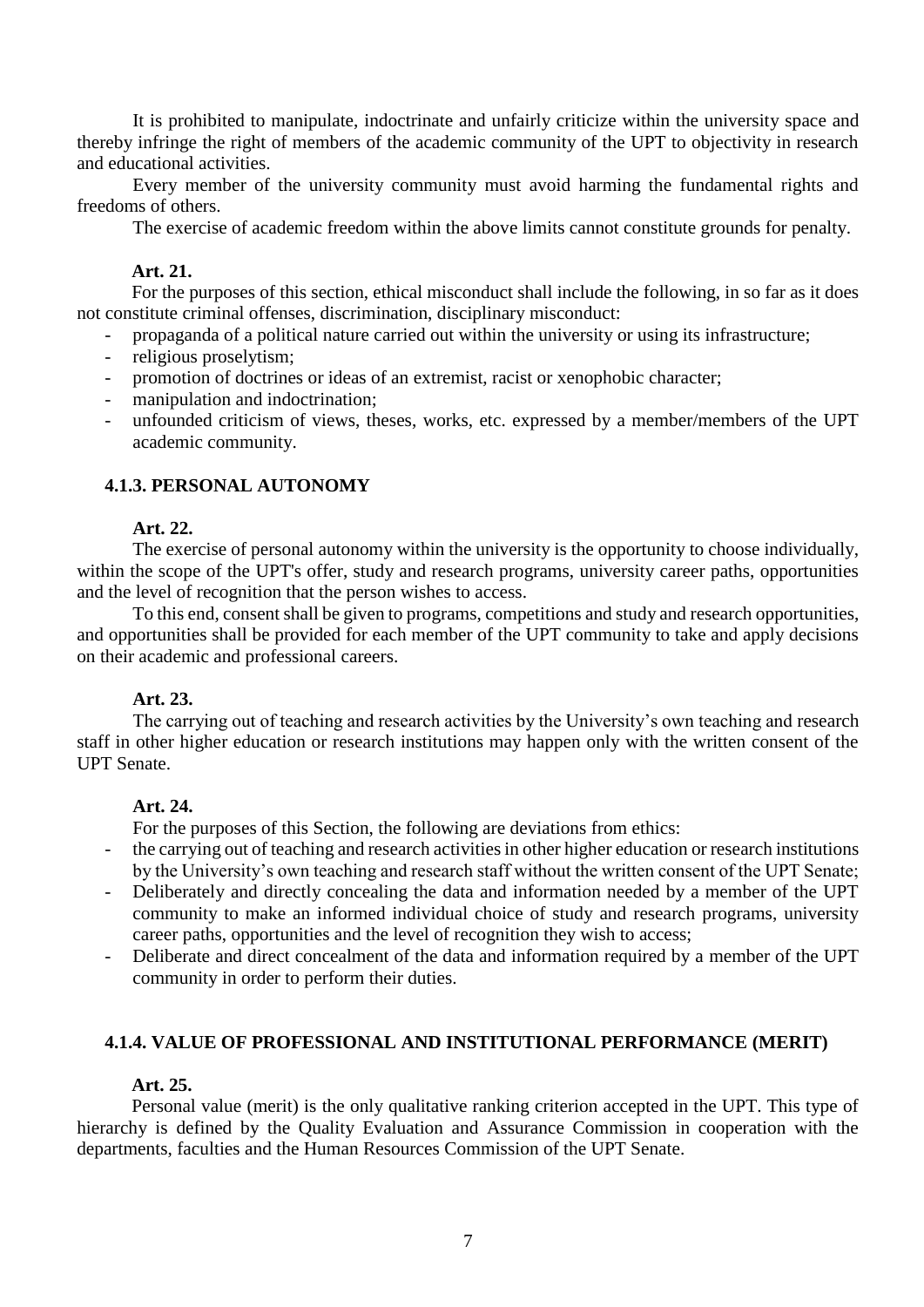# **Art. 26.**

In the case of students, personal value is expressed by grades / average marks and the percentage of transferable credits accumulated from those required for their academic year.

#### **Art. 27.**

In the case of teachers, personal value shall be determined having regard to: the quality of teaching activities, the backing-up of their subjects with teaching materials created by themselves, scientific publications, student mentoring activities, research grants, contracts with the business and economic environment, assessment by students, participation in administrative activities within their own department, faculty, etc.

These criteria set out by way of examples are criteria which should be taken into account in the competition procedures and methodologies, the award of merit bonuses, the maintenance of the position within the UPT, etc.

#### **Art. 28.**

Responsibility for standards of merit assessment and enforcement lies with the Quality Evaluation and Assurance Commission, the Board of Administration of the UPT, the faculties and departments.

The role of the UPT's Ethics Commission is to intervene, based on referral or self-referral, if it finds that these structures do not ensure that the principle of merit is applied in planning and evaluating university activities.

#### **Art. 29.**

For the purposes of this Section, deviations from ethics may be:

- granting legal benefits to UPT staff with non-compliance/ignorance/partial and truncated application of the criteria set by law and the internal rules of the UPT;
- submission by candidates of false/out of context/without legal or evidentiary information, able to vitiate decisions, in the framework of an evaluation/contest/validation/recognition procedure of academic and/or professional merits;

# **4.1.5. MORALITY AND INTEGRITY**

#### **Art. 30.**

Morality is a major ethical requirement that the UPT requires to all members of the UPT community, both within and outside the university. This means a firm position on fighting corruption and avoiding situations that may involve corruption, as well as on the existence of any form of harassment.

Upstanding conduct relates to both professional and personal integrity, professional integrity being an element of personal integrity.

Personal conduct can sometimes be so scandalous as to discredit the profession.

This Code considers that the following are characteristics of an upstanding conduct:

- honesty, truthfulness, sincerity;
- treating others on the same basis without preconceptions or preconceived ideas;
- compliance with legal and institutional provisions;
- considering the public and institutional interest to be above the subjective personal interest;
- consistency.

#### **Art. 31.**

Corruption is seriously vitiating the university climate. It generates unfair treatment, injustice and favouritism, it creates distrust. The UPT firmly commits to institutionally and severely sanction any acts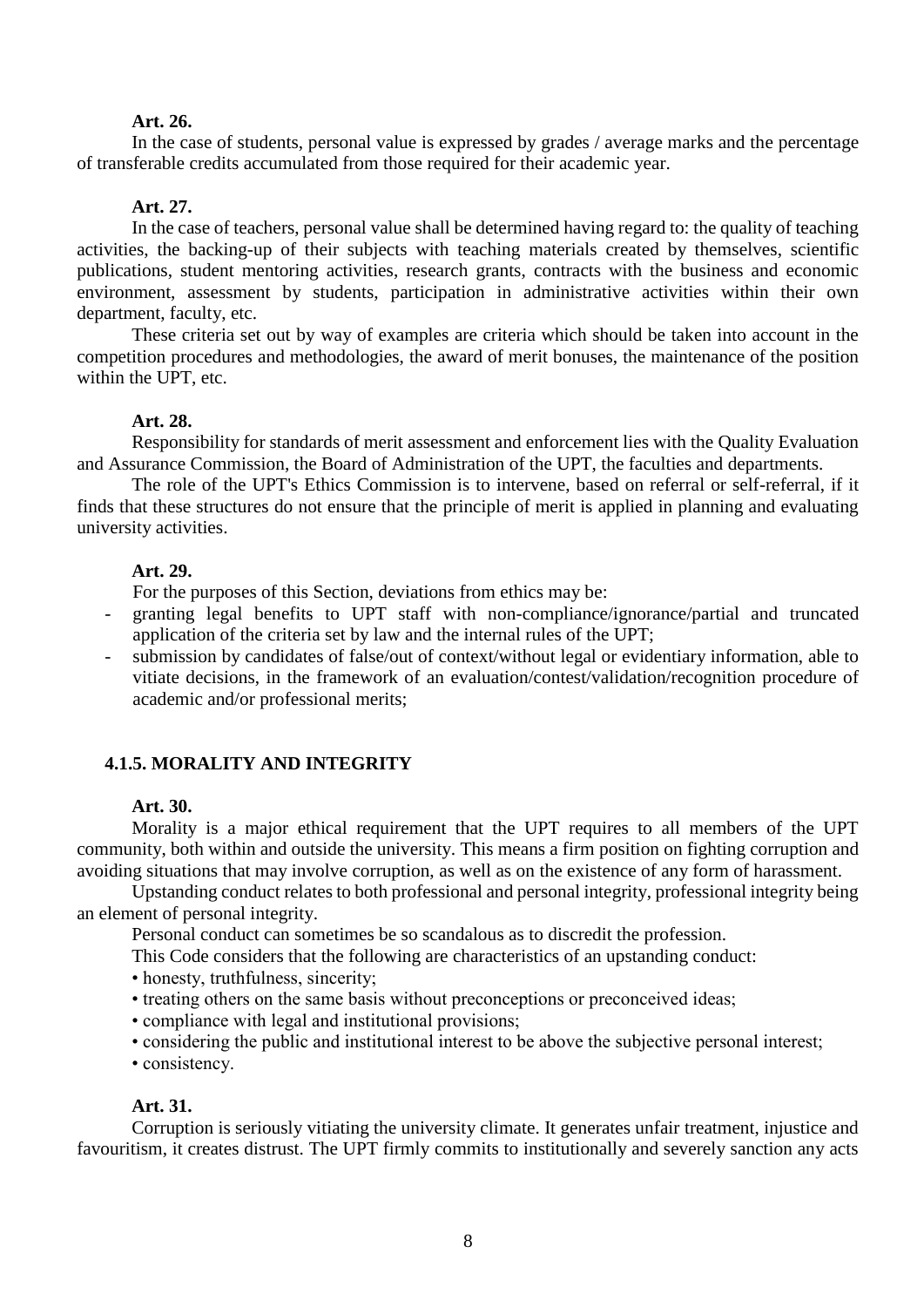of corruption, both explicitly, through bribery and bribery attempts (in money or services), and implicitly through trafficking in influence of exams or contests/procedures of any kind.

# **Art. 32.**

In order to avoid any suspicion of corruption, the following measures must be taken (without limitation):

- accurate and timely information on the criteria for admission and of any kind of competition;
- ensuring the full transparency of the evaluation system;
- compliance with all the time limits imposed for any type of competition and with the examination data, except in particular circumstances which may arise and which must be communicated within a reasonable time;

# **4.1.6. HONESTY AND FAIRNESS. RULES OF CONDUCT IN RESEARCH AND DEVELOPMENT**

#### **Art. 33.**

Honesty and fairness in the university ethics of the UPT mainly concerns the right to intellectual property.

Recognition and benefits belong only to those who are the source of an intellectual property achievement: scientific papers/reports, books, inventions, doctoral theses, dissertations, diploma projects, etc. All those who participated in the various stages of the research whose results become public must be mentioned, in the spirit of professional honesty, validation and recognition, in compliance with the performance criteria of the UPT.

Honesty and fairness also refers to the obligation for the members of the UPT community to submit data and information that is correct and in accordance with reality in any procedures in which they participate or to any legally established persons/bodies in the UPT and who are entitled to request it in the exercise of their tasks/competences.

This sub-chapter details the standards of good conduct in scientific research, technological development and innovation activities, in accordance with the provisions of Law No 206/2004.

# **Art. 34.**

Respect for intellectual property and respect for copyright is a professional obligation. Its violation is a serious ethical violation and will be sanctioned.

#### **Art. 35.**

Any form of intellectual fraud is prohibited: plagiarism or self-plagiarism, copying to examinations or other forms of verification of knowledge, substitution of works or persons examined, deliberate distortion of the results of research, undeserved appropriation of scientific/technical achievements, etc.

#### **Art. 36.**

There may constitute deviations from the rules of good conduct, in so far as they do not constitute criminal offenses under criminal law, the following acts described by Law No 206/2004:

- 1. the production of results or data and their presentation as experimental data, as data obtained by computer calculations or numerical simulations, or as data or results obtained by analytical calculations or deductive judgments;
- 2. falsification of experimental data, computer-based calculations or numerical simulations, or data or results obtained by analytical calculations or deductive judgments;
- 3. deliberate obstructing, preventing or sabotaging the research and development of other persons, including by unduly blocking access to research and development areas, by damaging, destroying or manipulating experimental apparatus, equipment, documents, computer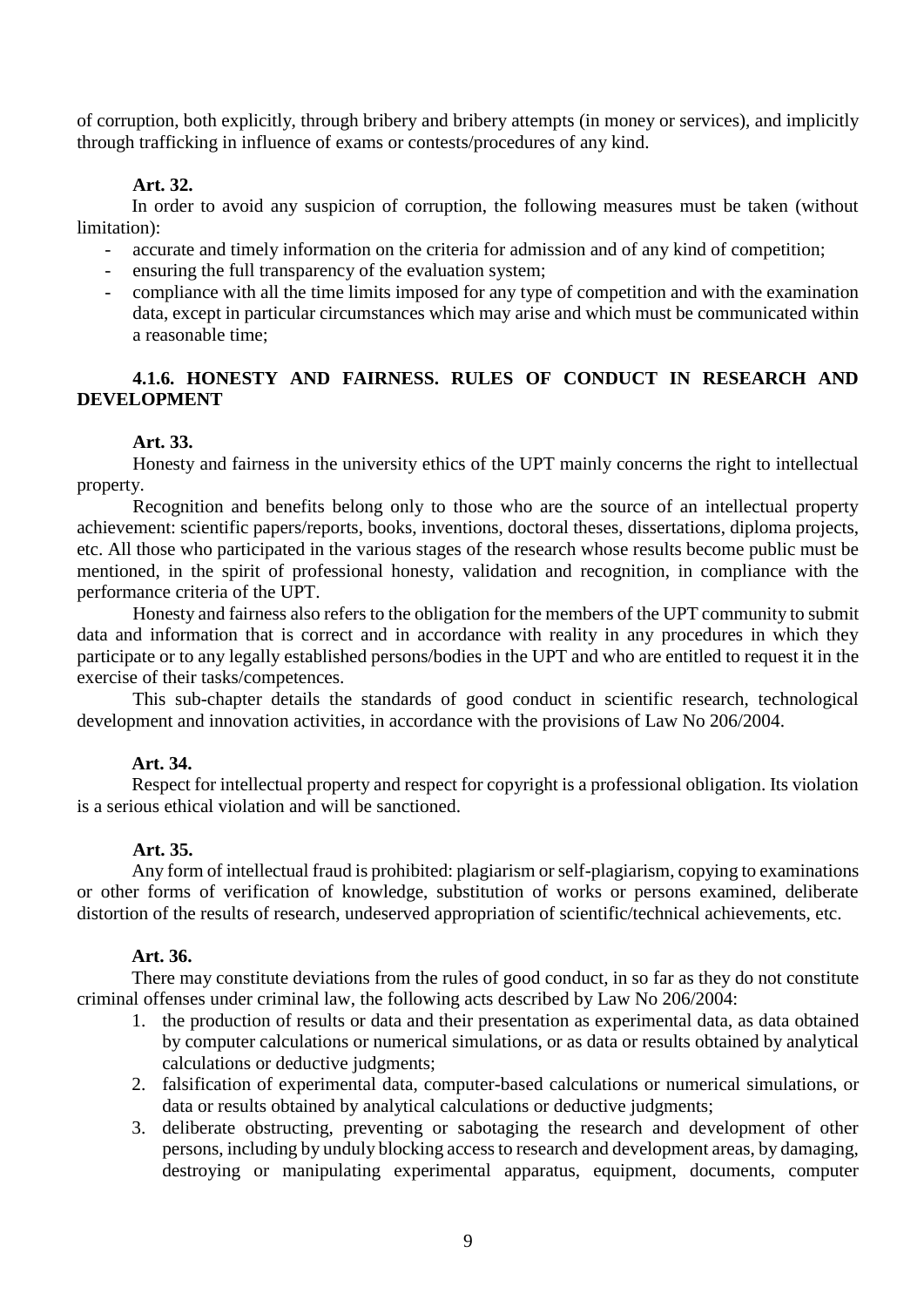programs, and computer data in electronic form, organic or inorganic substances or living matter necessary for other persons to carry out, carry out or complete research and development.

- 4. plagiarism;
- 5. self-plagiarism;
- 6. the inclusion in the list of authors of a scientific publication of one or more co-authors who have not contributed significantly to the publication or the exclusion of co-authors who have contributed significantly to the publication;
- 7. the inclusion in the authors' list of a scientific publication of a person without the consent of the person;
- 8. unauthorized publication or dissemination by authors of unpublished scientific results, hypotheses, theories or methods;
- 9. the introduction of false information in grant applications or financing applications, applications for authorization, university teaching posts or research and development posts,
- 10. abuse of authority to obtain the status of author or co-author of publications of persons under one's authority;
- 11. abuse of authority to obtain remuneration, salaries or other material benefits from r&d projects run or coordinated by persons under one's authority;
- 12. Abuse of authority to acquire the status of author or co-author of publications by persons under one's authority, or to obtain remuneration, salaries or other material benefits for spouses, or relatives up to and including third grade;
- 13. abuse of authority to unduly impose their own theories, concepts or results on the persons under their control;
- 14. obstructing the work of an ethics committee, an analysis panel in the course of an analysis of deviations from good conduct in r&d conducted under one's authority;
- 15. Failure to comply with the legal provisions and procedures intended to comply with the rules of good conduct in research and development laid down in Law 206/2004, Law No 1/2011, Code of Ethics, codes of Ethics by Domain, Organization Regulations, UPT Charter, including failure to implement the sanctions established by the ethics committees pursuant to Article 11(6) of Law No 206/2004.
- 16. Acts referred to in Article 221(2) of the Charter of the UPT which are not expressly mentioned in this article.

# **Art. 37.**

Plagiarism as defined in Article 2, letter i of the Code, in conjunction with the provisions of Law no. 206/2004, represents the most serious form of intellectual fraud, which can reach the level of deliberate intellectual theft. An accusation of plagiarism must be accompanied by clear evidence of plagiarism by indicating the text taken over, including those on the Internet. Sanctions for plagiarism of teachers and researchers may go as far as termination of employment.

# **Art. 38.**

The following situations may also trigger ethical accountability by association for the deviation from good conduct in R&D:

- 1. active participation in the misconduct of others;
- 2. knowledge of the misconduct of others and lack of referral to the ethics commission or the National Ethics Council;
- 3. co-authoring publications containing falsified or forged data;
- 4. failure to comply with legal and contractual obligations, including those relating to contract of entrustment or financing contracts, in the performance of management or coordination of r&d activities.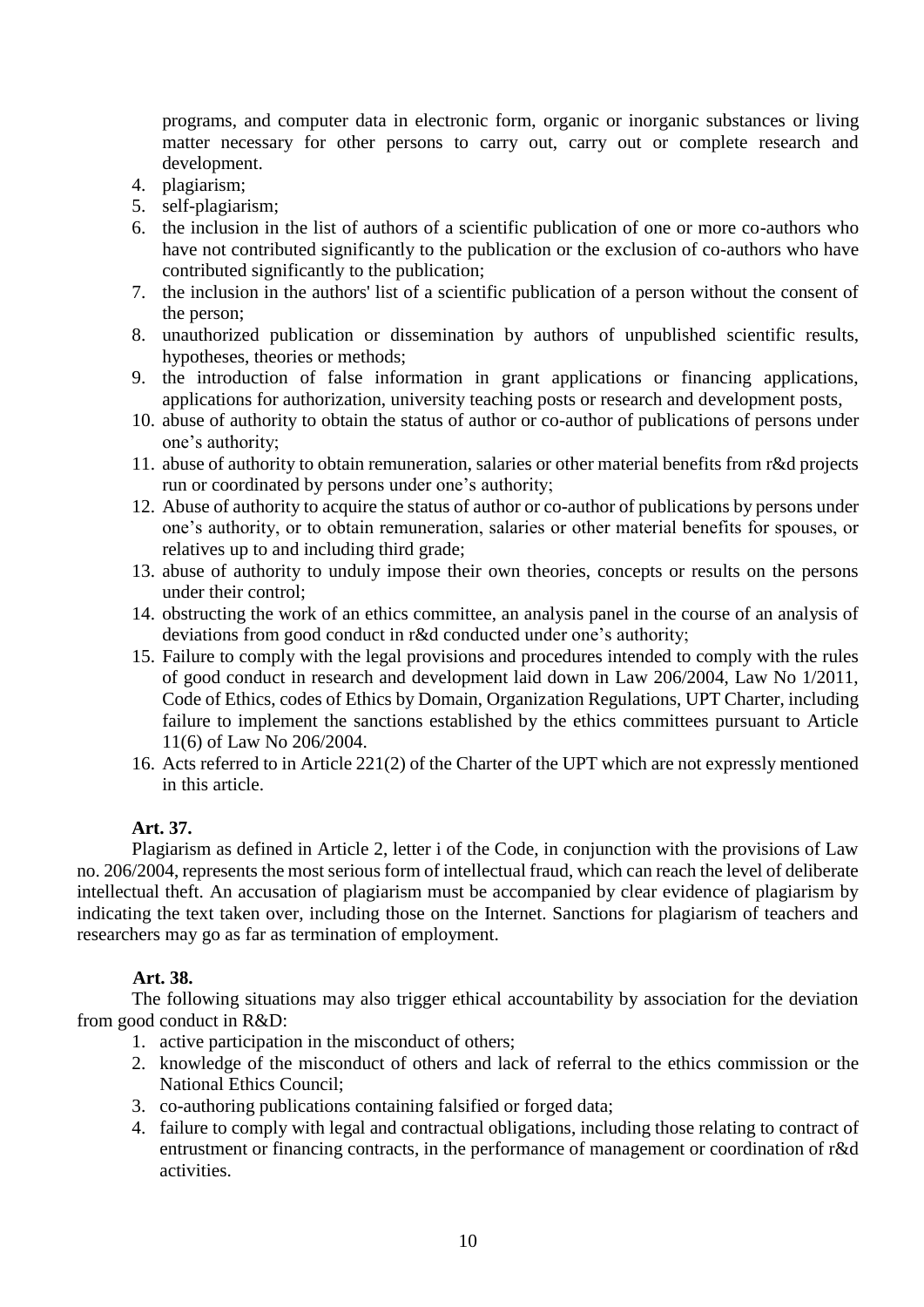#### **Art. 39.**

Contradictory data, differences in experimental design or practice, differences in data interpretation, differences of opinion are specific factors of R&D and do not constitute ethical deviations.

#### **Art. 40.**

In the case of students, the acknowledgement of fraudulent attitudes in exams, paper works, works or projects will be made by the teaching staff present at the exam or by the teachers responsible for coordinating the activity of the students, who will take the measures provided for in the UPT regulations.

# **4.1.7. PROFESIONALISM AND RESPONSABILITY**

#### **Art. 41.**

**Professionalism and responsibility** are values that the UPT cultivates and highly appreciates. To this end, high-value/excellent academic programs, capable of leading to the evolution of knowledge, to the training of good specialists, to the rise of the prestige of our university, are encouraged.

#### **Art. 42.**

The UPT supports and rewards scientific, professional, managerial and administrative excellence, peer solidarity and competitive loyalty, while punishing imposture, amateurism, superficiality, disinterest and capping.

Professional and social responsibility requires the involvement of each individual in the best possible resolution of the duties assigned to him or her in the interests of society and the UPT community. Each person shall be responsible for their actions.

#### **Art. 43.**

In teaching, professionalism and responsibility suppose a high quality of the educational process, manifested by communication of course objectives, holding of courses according to the timetable, adaptation of the teaching style to the needs and level of the course and to the specificities of the group of students, development, training or provision of the teaching material required for students for the course, workshop or laboratory, holding of the scheduled consultation sessions, follow-up and guidance of the drafting of works (projects, bachelor or dissertation papers) by students, choice of appropriate examination arrangements, scoring and communicating the results within the prescribed time limit.

#### **Art. 44.**

In terms of pedagogy, professionalism and responsibility suppose the choice of the most appropriate ways of dealing with each theme within the program, communication of the objectives of the subject, and the choice of examination methods in accordance with these objectives. It is also important to adapt the teaching style to the needs and level of the subject of study.

#### **Art. 45.**

Each member of the academic community assumes responsibility for the quality of the education process at their level.

Any teacher must master the subject they are teaching in detail, ensuring that the entire content of the discipline is up to date, representative and appropriate to the level of the subject within the educational field.

Teachers have the freedom to adhere to an interpretation or another of their own fields, without imposing that particular orientation on students in the educational process.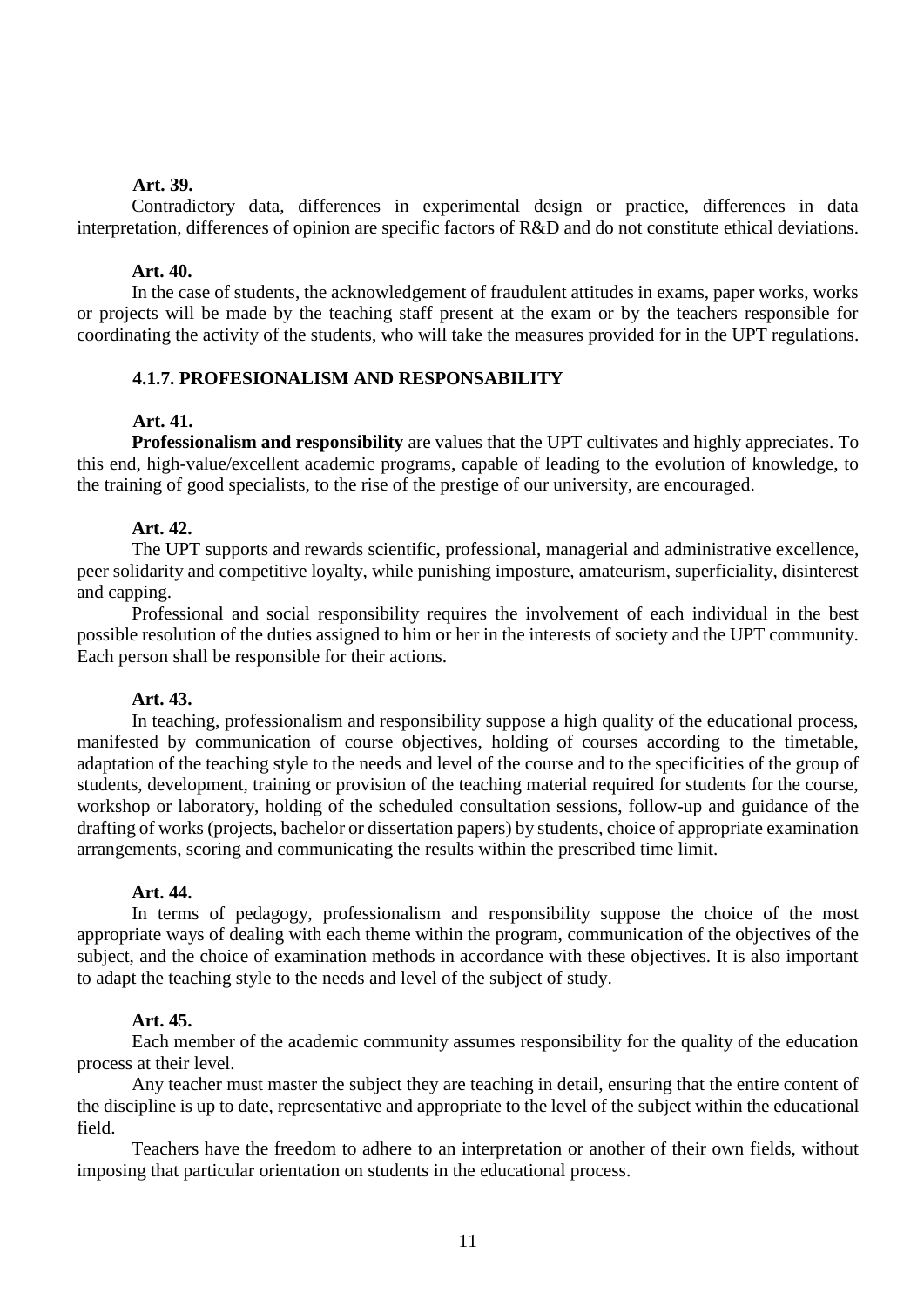Scientific disagreements between teaching staff in the UPT must not affect the correct training and assessment of students.

# **Art. 46.**

The following are violations of the principles of professionalism and responsibility:

- 1. the assignment of courses, seminars or laboratory works to persons with a lack of adequate knowledge;
- 2. to dedicate a significant part of the time allocated to the course or seminar to issues not related to its subject matter;
- 3. obliging students to take exclusive account of the teaching opinion or refusing to discuss other views expressed on the same subject on the basis of arguments;
- 4. the teacher's addressing only part of the subject in a course, i.e. only those aspects that are of personal interest to them;
- 5. selection of examination arrangements that are inconsistent with the course objectives

#### **Art. 47.**

It is prohibited to fill teaching and research posts by persons who have been proven to have seriously violated the rules of good conduct in scientific research and university activity, established in accordance with the law.

The competition for an occupied teaching or research post shall be cancelled and the employment contract with the UPT shall be terminated as of right, irrespective of when a person has been proven to have made serious misconduct in scientific research and university activity.

Such deviations are to be acknowledged by the National Ethics Council for Scientific Research, Technological Development and Innovation, according to the law.

#### **Art. 48.**

The auxiliary and non-teaching staff of the UPT shall be required to perform their individual duties with professionalism, integrity and in good faith.

## **4.1.8. TRANSPARENCY**

#### **Art. 49.**

Transparency creates the prerequisites for equal opportunities in competition and equitable access to university resources. The UPT shall comply with the principle of transparency of all categories of information of interest to the members of the UPT community, candidates for admission/contest for the occupation of posts in the UPT, the institutions with which they collaborate and the general public.

#### **Art. 50.**

It shall be prohibited to hide, falsify or distort information to which members of the UPT community and the general public are entitled by law.

#### **Art. 51.**

The UPT shall require the members of the UPT community to expressly mention the material support provided by the university or other organizations, institutions, firms or individuals in carrying out the research or publication in question.

#### **Art. 52.**

All members of the UPT community are guaranteed respect for confidentiality in respect of matters relating to their personal life.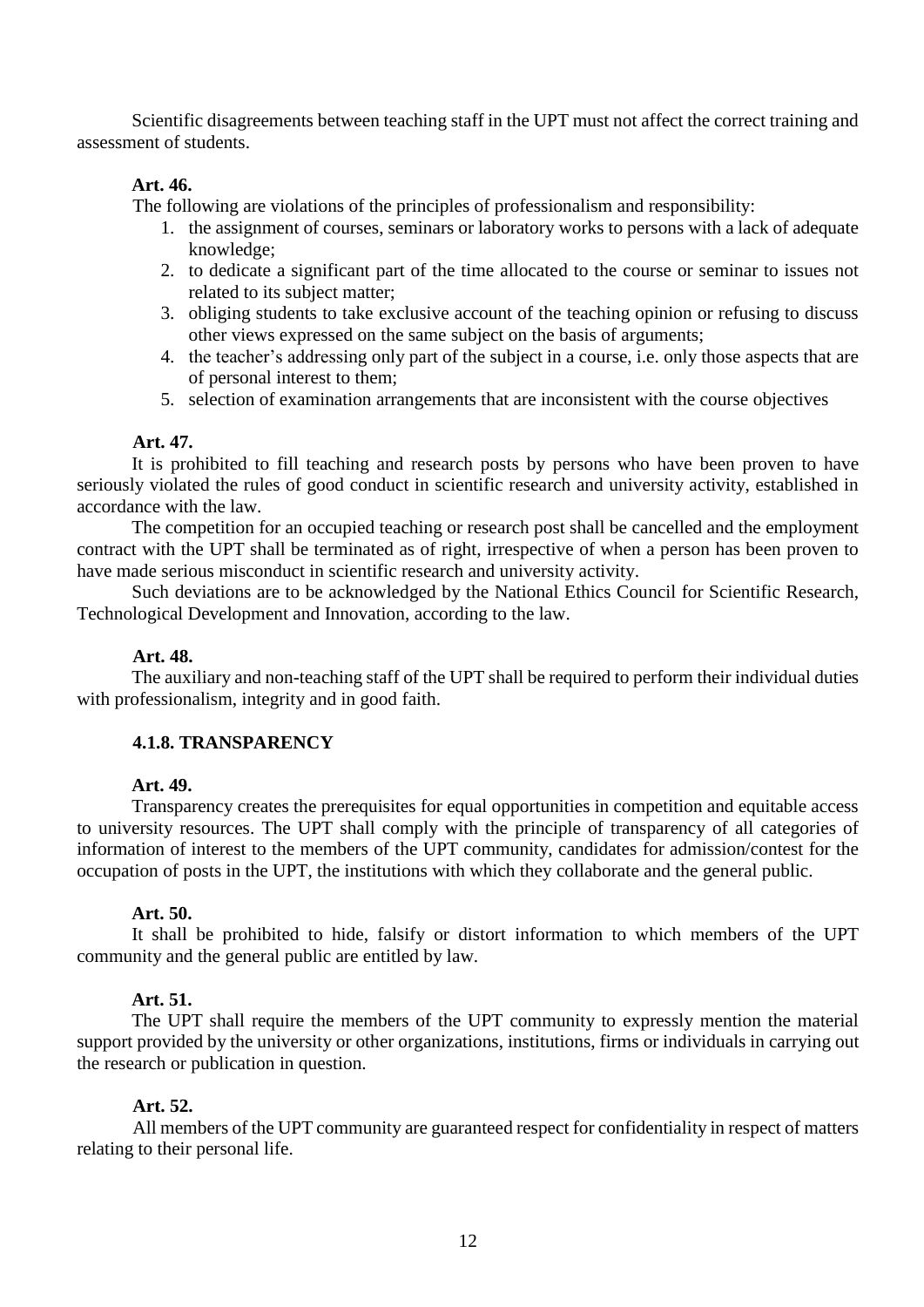# **4.1.9. LOIALTY TO THE UPT**

# **Art. 53.**

Loyalty to the UPT is an obligation of honour for all members of the UPT community.

Unfair competition will be considered as any situation, in which a member of the UPT community uses practices of denigrating the Politehnica University of Timisoara (public or confidential provision of inaccurate or false information about the institution's activity), "parasite" competition (obtaining advantages as a result of the confusion created and so on), use of membership of the UPT community outside it exclusively for personal purposes. Acts of unfair competition - deviations from loyalty - may be the acts referred to in Article 56 of this Code.

Unfair competition is an attitude that the UPT strongly condemns. Therefore, the employment for teaching at other universities can only be done under the conditions set out in the UPT Charter.

#### **Art. 54.**

The members of the UPT community have a duty to loyally defend the prestige of the UPT, avoiding any fact which could harm its image or interests.

Members of the UPT community have a moral right to publicly expressed criticism if they have arguments and evidence that scientific, pedagogical, ethical or legal standards have been violated by the one or those concerned.

#### **Art. 55.**

The following are regarded as violations of the university ethics and of the loyalty obligation:

- 1. Personal attacks or defamatory statements against other members of the UPT community;
- 2. The holding of shares intended to result in the loss of property or non-property rights legally acquired by the UPT;
- 3. Defamation of the university, carrying out actions aimed at discrediting the UPT or affecting its image and prestige.

## **4.1.10. INCOMPATIBILITIES. CONFLICTS OF INTEREST**

#### **Art. 56.**

The difference between incompatibility and conflict of interest as defined by law and this Code is: a conflict of interest may exist when a member of the UPT community has to make a decision that influences an exclusively personal interest, while a Member of the UPT community does not have to make any decision in order to find themselves in a situation of incompatibility, it is sufficient that they simultaneously occupy two or more positions whose combination is prohibited by law.

#### **Art. 57.**

Persons in a relationship of spouses, and relatives up to and including third degree, cannot hold simultaneous positions in such a way that one of them is in a position of management, control, institutional authority or evaluation at any level in the university and may not be appointed to doctoral committees, evaluation committees or contest committees whose decisions affect spouses, or relatives up to and including the 3rd grade.

Leadership, control, authority or institutional evaluation at any level will be considered in accordance with the applicable legal and institutional provisions.

#### **Art. 58.**

The functions of rector, vice rector, dean, vice dean, director of department or director of units of research and development, design and micro production shall not be cumulative.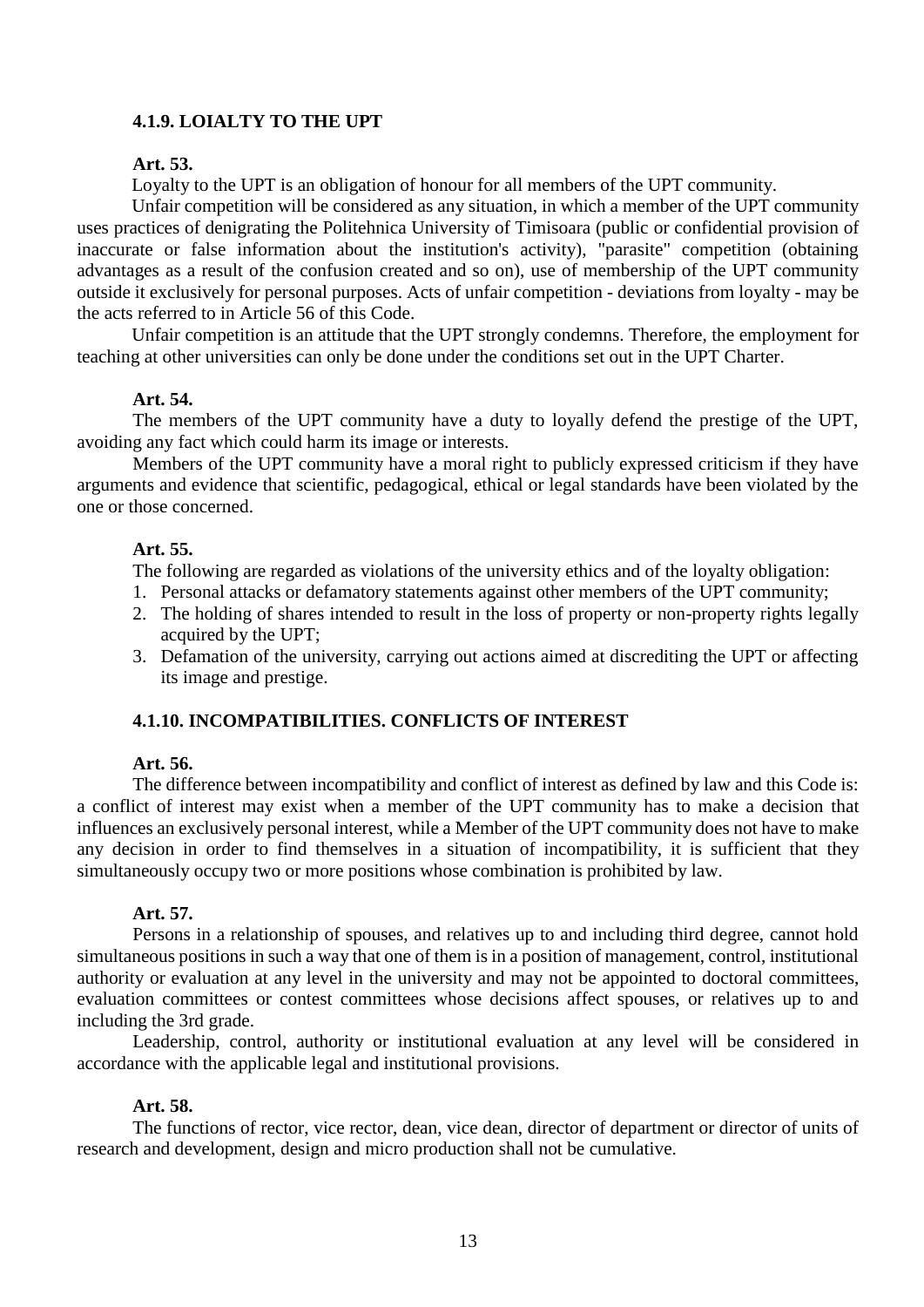It is prohibited for a single person to have more than one managerial position, if they are incompatible by law.

There may be no members of the University Ethics Commission who are in any of the positions: rector, vice rector, dean, vicedecan, administrative director, director of department or director of a unit of research and development, design, micro-production.

# **Art. 59.**

The following persons shall not be involved in any procedure regarding the competition for the filling of a post within the UPT:

- a. they are spouses, relatives up to and including third degree, to one or more candidates;
- b. they are employed in the same institution with a candidate who has a senior position and is subordinated to the candidate;
- c. they are associated with a candidate in companies in which each of them own shares representing at least 10 % of the capital of the company;
- d. they are or have been remunerated within research projects in which a candidate has been a project manager in the 5 years preceding the contest;
- e. they benefit or have benefited from any kind of service or gain from an applicant in the last 5 years prior to the contest.

The person concerned shall be required to announce, preferably in writing, the above situations and to refrain from engaging in any decision in which he or she may appear to have a personal interest.

To the extent that the situation(s) described above was/were not known at the time of appointment of the commission, the person concerned shall refrain in writing and request his/her replacement from the commission, also in writing. The obligation to withdraw intervenes as soon as the case is known.

When, as a result of a contest won by a candidate, one or more persons from the higher education institution are to be in a situation of incompatibility, the appointment and the award of the academic title or of the professional R&D title by the UPT may take place only after the incompatibility situation has been resolved.

# **Art. 60.**

Conflicts of interest may arise from the intersection of several types of relationships or positions, which may affect the correct judgments and assessments and actions of members of the community.

They can lead to practices such as favouritism and nepotism, to the application of double standards in assessment or evaluation, or acts of persecution or revenge, which the UPT categorically rejects. Conflicts of interest may originate from personal relationships, multiple roles, material interests, external collaborations, or other commitments.

Conflicts of interest may be:

- a. *potential conflict of interest*: when a member of the UPT community is in a position as to take a decision/participate in a group designated to make a decision or to perform/fail to perform an act which would obtain economic benefit to themselves, their spouse, or a relative up to and including second degree relatives or another person with whom they have been in business or work relations in the last 5 years or from whom they have benefited in any way.
	- b. *consummated conflict of interest:* when a member of the UPT community has made a decision/has participated in a group designated to take a decision or has performed/failed to perform an act which obtained economic benefit to themselves, their spouse, or a relative up to and including second degree relatives or another person with whom they have been in business or work relations in the last 5 years or from whom they have benefited in any way.

The potential conflict of interest is not criminalized, but the person concerned is obliged to refrain, so as not to generate the consummated conflict of interests.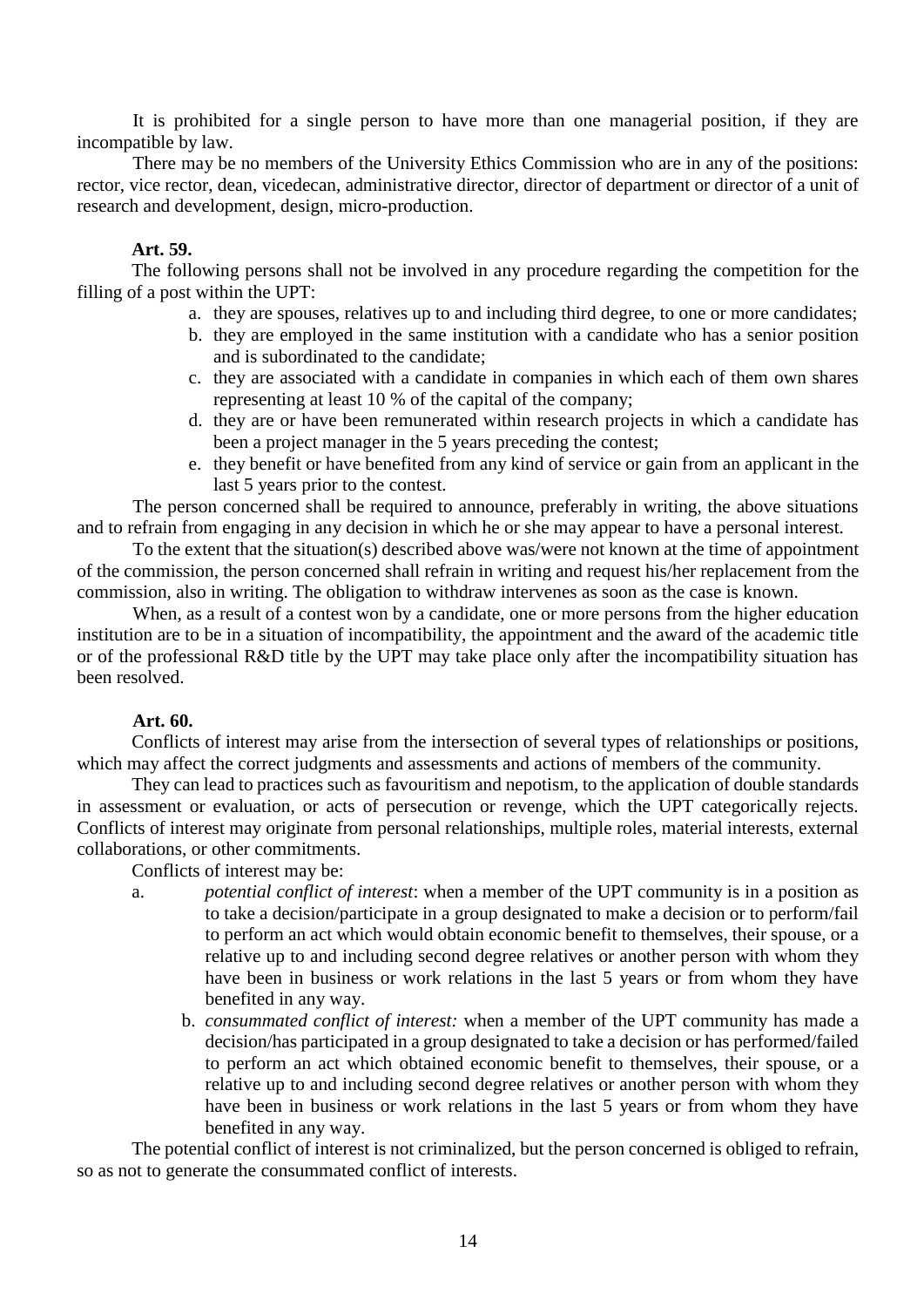#### **Art. 61.**

It is considered as an ethics violation when a teacher examines a candidate who is their spouse or a relative up to the third degree.

In order to avoid such cases, the following become mandatory:

- 1. Where there are other teachers of the same subject, the teacher concerned shall make a statement of abstention and the examination of the student shall be carried out by another teacher appointed by the department director or the Dean, as the case may be;
- 2. if it is not possible to make a replacement, another teacher will be appointed, with the closest expertise possible, to assist the holder of the subject in examining the student concerned.

# **Art. 62.**

Other cases of potential / consummated conflicts of interest:

a. a person may decide/decides to award a prize or honorary title to a person who is a spouse, relative up to the 3rd grade;

b. a person has several positions at the University and the interests they have to defend in consideration of each position do not converge;

c. a person from the University engages or participates in the contractual employment of the establishment they are leading, with a company belonging in whole or in part to a person with whom they are linked as referred to in article 58 (1)

d. a student is employed by a company belonging to the examining teacher or to one of the persons referred to in article 58 (1), or the teacher provides paid work for the student, their spouse or relatives up to the 3rd degree.

In addition, two persons, both of whom are at the same time subordinate within a legal person governed by private law/other institutions/public authorities, are considered to be in a conflict of interest.

# **Art. 63.**

In any event of a conflict of interest the person concerned shall be required to inform, preferably in writing, their superior with regard to the existence of a conflict of interest and refrain from engaging in any decision in which he or she may appear to have a personal interest.

If the conflict of interest/incompatibility concerns the head of the institution, he or she is obliged to notify the UPT Ethics and Deontology Commission and to refrain from carrying out the administrative procedure/administrative act/evaluation act, etc.

The Commission will take a decision on the situation immediately.

#### **Art. 64.**

In the event of a consummated conflict of interest carried out with direct or indirect intent, any legal or administrative acts concluded directly or through interposed persons in breach of the legal provisions on the conflict of interest shall be void.

# **Art. 65.**

The UPT shall be empowered to take the necessary measures in order to avoid or adequately resolve situations which may lead to conflicts of interest that could directly or indirectly compromise the performance of its duties.

#### **Art. 66.**

Failure to respect the conflict of interest or incompatibilities regime leads to the liability of the guilty person. Attracting civil liability does not exclude criminal liability if the offense is a criminal offense.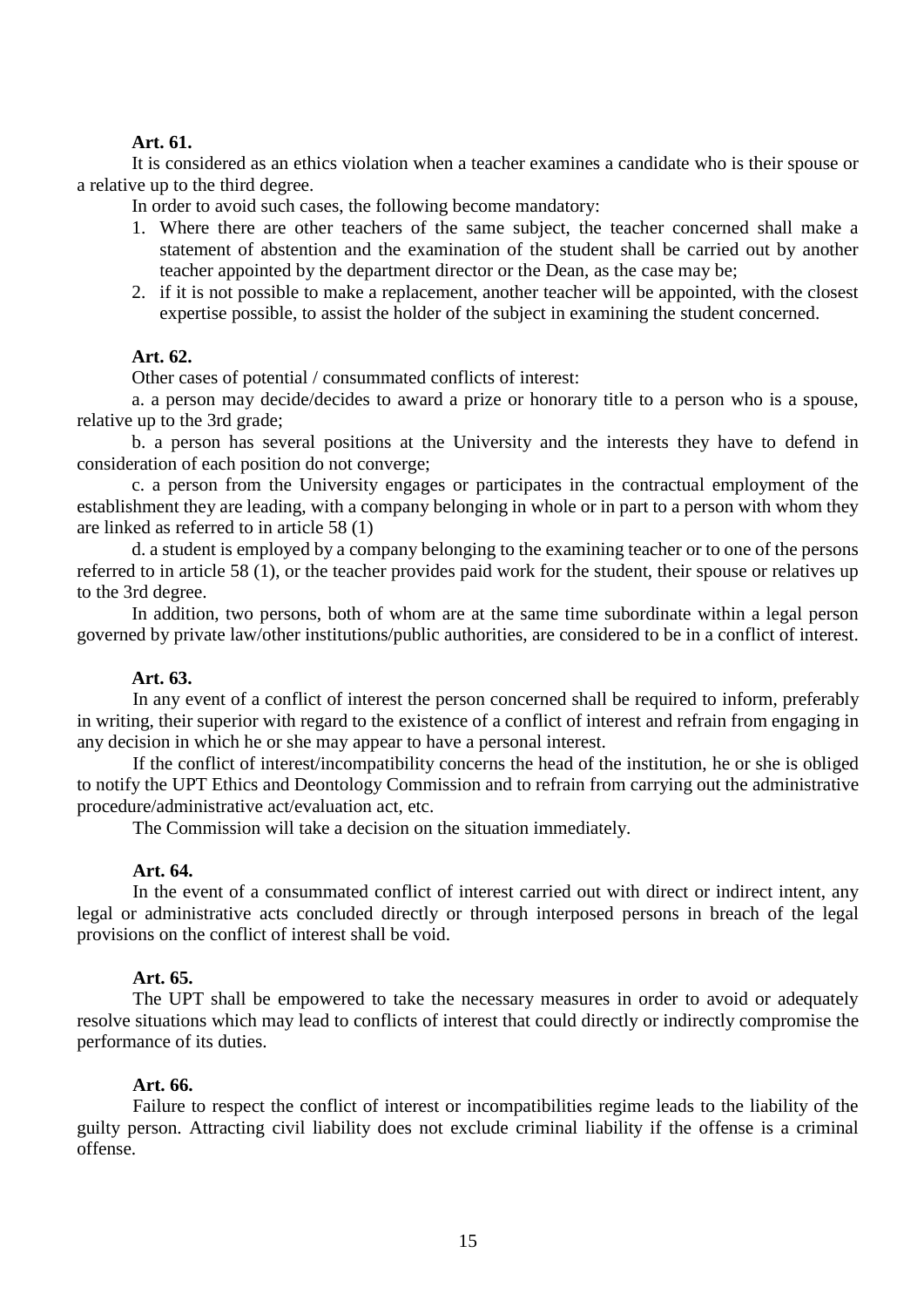# **4.2. DESIRABLE RULES**

# **Art. 67.**

**The desirable ethical standards** that the UPT Community considers important are: respect and tolerance, politeness, restraint and moderation, collegiality, generosity and humanity, decency and elegance. These represent in fact attitudes that a member of the UPT community must adopt and practice in good faith.

# **Art. 68.**

**Respect and tolerance** are moral values that the UPT claims from all members of the UPT community, in order to create and maintain a climate of spiritual comfort and courtesy.

Respect and tolerance must be both horizontal – between people of the same status (of the same "rank") – and vertical – in hierarchical relationships or between teachers and students. Lack of respect and tolerance in vertical hierarchical relationships can lead to abuse of power, harassment, insult and inequities.

Respect and tolerance in the academic world presupposes acceptance of the argument as the only criterion of conviction in disputes of ideas in general and in scientific matters in particular.

It is the duty of each Member of the UPT community not to practice and combat xenophobia, racism and chauvinism, mysoginism, harassment in any form, insult and acceptance of the diversity of philosophical, religious, political beliefs, etc.

# **Art. 69.**

**Politeness** naturally arises from respectful and tolerant behaviour and has the same support and appreciation within the UPT community.

There are many forms of politeness in the academic world, but not limited to:

- Courtesy and respect for each member of the UPT community. A breach of this obligation by a person does not give the injured party the right to conduct a similar conduct;
- Respect for religious, linguistic and other differences between the members of the UPT community;
- greeting and response to greeting in civilized / deference conditions, both within the faculty and outside, both horizontally (between colleagues) and vertically (hierarchical);
- polite attitude toward people with special needs and elderly people, in all circumstances.

# **Art. 70.**

**Restraint and moderation** in behaviour and language are recommended to all members of the UPT community. This avoids any form of excess which could lead to inter-human tensions and the deterioration of the academic climate. Restraint and moderation are also recommended for teachers to avoid excessive demands for various forms of checking students' knowledge.

# **Art. 71.**

**Collegiality, generosity and humanity** must be manifesting themselves in people-to-people relationships within and outside the university perimeter. This creates a climate of security and confidence in the UPT Community, of peer support, solidarity and compassion to overcome difficult times, of sympathy and moral or material support in crisis situations.

# **Art. 72.**

**Decency and manners** are recommended in both behaviour and clothing to all members of the UPT community. This eliminates / reduces excesses of any kind, unsuitable for an academic environment.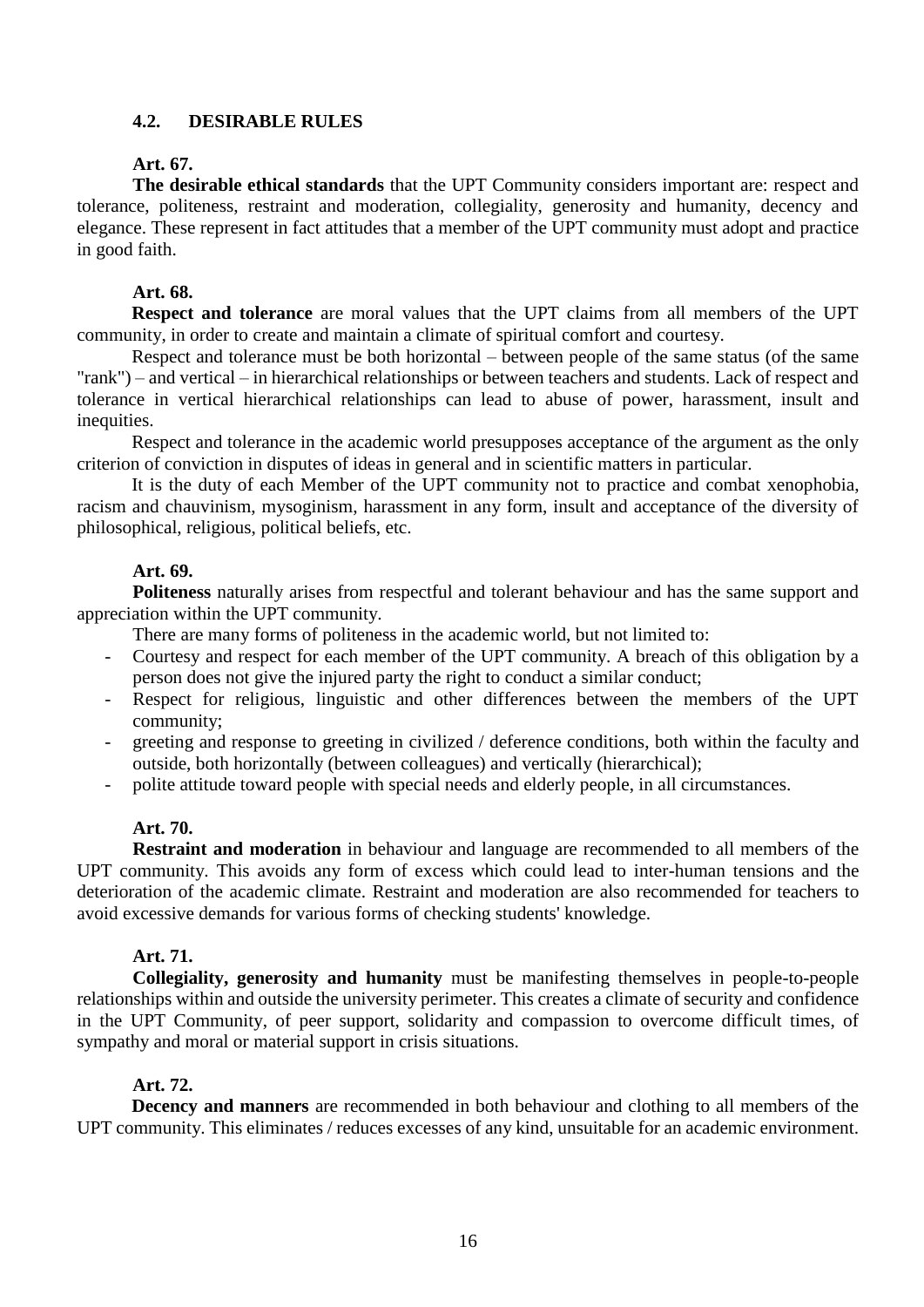# **CAP. V. INSTITUTIONAL ARRANGEMENTS TO GUARANTEE THE ORIGINALITY OF BACHELOR, MASTER, DOCTORAL THESES, SCIENTIFIC PAPERS AND OTHER WORKS.**

#### **Art. 73.**

To guarantee the originality of the bachelor, master, doctoral theses and other scientific works, deans, teachers and scientific supervisors will explain to their students, starting with the first year of study:

- the definition of intellectual theft;
- the definition of deviations from good academic conduct according to Law 206/2004;
- the sanctions that may apply;
- the specific methodologies for drawing up scientific work;

and will seek, as far as possible, to present concrete examples of the practical applicability of the instructions in this field.

#### **Art. 74.**

Course/seminar/laboratory/workshop/project holders and scientific supervisors of bachelor/master/doctoral papers are required to provide students with ongoing advice on how to avoid academic fraud. The decision as to how this counselling is provided to students rests with the holder of the counselling obligation.

Academic fraud means the commission of any of the acts listed in Article 37 of this Code.

#### **Art. 75.**

Each bachelor/ master/ diploma thesis or diploma project must contain a declaration, signed by the candidate, assuring the originality of the thesis/project.

In the absence of such declaration, the candidate may not take part in the presentation and defence of the bachelor/ master/ graduation thesis or diploma project.

#### **Art. 76.**

Doctoral students' papers (including doctoral theses/projects) are also accompanied by affidavits as to the authenticity of the paper and the authorship/co-authorship of the person submitting it.

#### **Art. 77.**

The doctoral supervisor has the obligation expressly stated in the doctoral contract to immediately report to IOSUD cases of possible academic fraud, violations of academic ethics or misconduct in scientific research, including plagiarism, committed by the doctoral student.

#### **Art. 78.**

Sanctions for plagiarism - as established by law and internal regulations - can go as far as expulsion/termination of employment.

# **CAP. VI. THE FRAMEWORK AND LIMITS FOR THE AMICABLE RESOLUTION OF CONFLICT SITUATIONS BETWEEN MEMBERS OF THE UPT COMMUNITY**

#### **Art. 79.**

Where the act complained of is prejudicial to a private interest, does not seriously and irreparably harm the rights/interests of the complainant and is not such as to damage the image of the University or disrupt the work of the staff, the Ethics Commission may play an active role in resolving the conflict between the parties (complainant and respondent) amicably.

The provisions of this article apply in particular to violations of the desirable rules of ethics that the UPT community considers important: respect and tolerance, politeness, sobriety and moderation, collegiality, generosity and humanity, decency and elegance.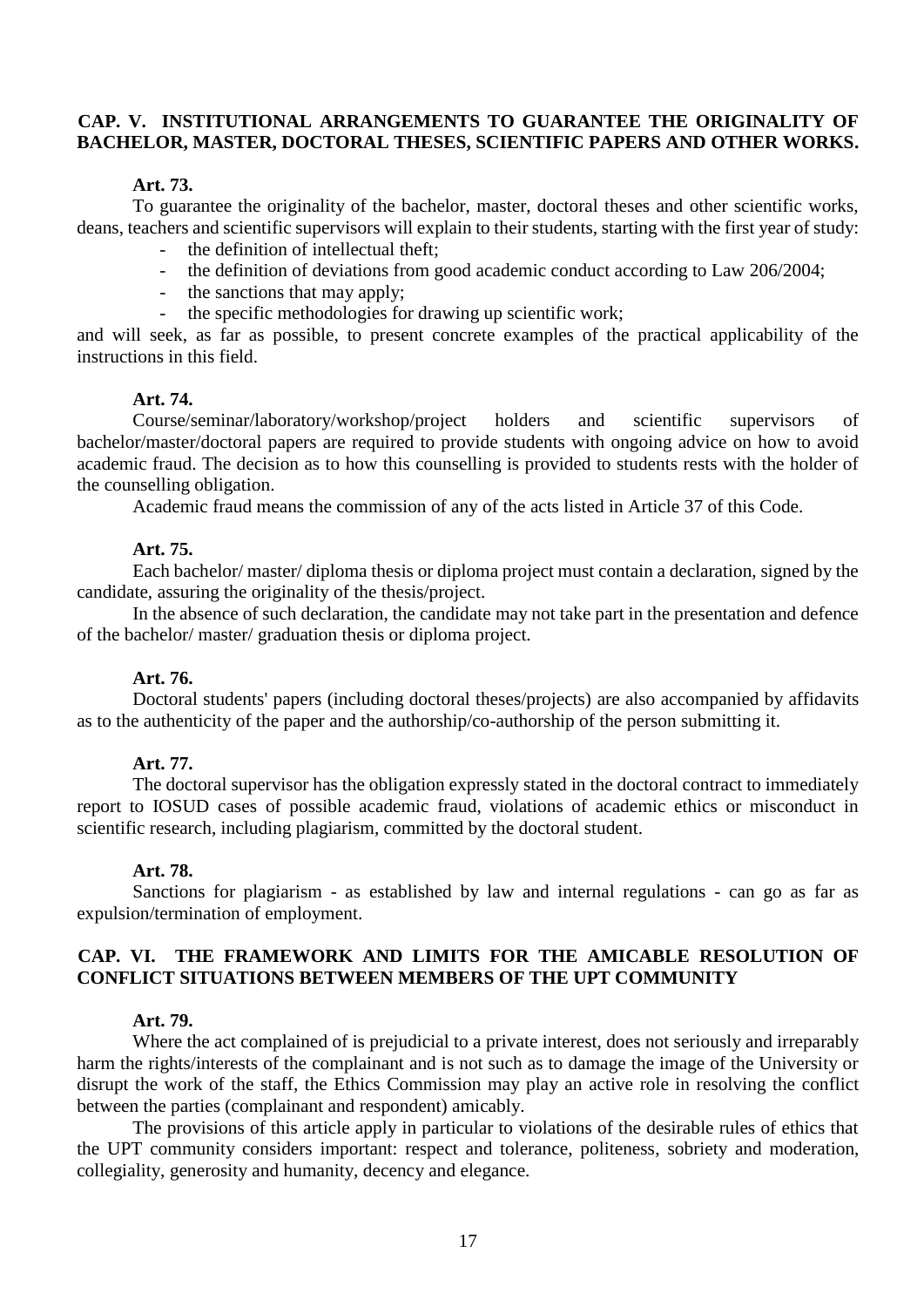#### **Art. 80.**

If the parties reach a conciliation agreement, the Ethics Commission will issue a report stating that the dispute has been settled amicably.

The Commission may make recommendations with a view to preventing the same or similar facts. In the Ethics Commission's annual report, recommendations will be highlighted separately, where appropriate.

# **CAP VII. THE COMMISSION OF ETHICS AND DEONTOLOGY OF THE POLITEHNICA UNIVERSITY OF TIMISOARA**

#### **Art. 81.**

The UPT's Academic Ethics and Deontology Commission is organized as a permanent structure without legal personality, set up to ensure the compliance with university ethics as well as to sanction ethical misconduct.

In carrying out its duties, the Academic Ethics and Deontology Commission of the UPT shall be independent and shall not be subject to interference or pressure from any person.

#### **Art. 82.**

The structure and composition of the Commission shall be proposed by the Management Board, endorsed by the UPT Senate and approved by the UPT Rector.

Following compliance with the steps referred to in paragraph 1, the UPT Rector shall issue a decision on the nominal membership of the members of the Commission.

The Commission is made up of 11 members, of which a student representative is required.

The Commission shall have a chairman who shall be appointed by the UPT Rector upon the decision to appoint the Commission. The appointment of the Chair of the Ethics Commission shall be endorsed by the UPT Senate.

#### **Art. 83.**

The members of the commission shall be persons with professional prestige and moral authority and hold a permanent teaching position within the UPT, in accordance with the law.

There may be no members of the Commission who are in managerial/executive positions, regardless of the level.

A student representative must be part of the Commission.

#### **Art. 84.**

The term of office of the Commission shall be four years. The term of office of each Member of the Commission shall not exceed four years.

If the term of office of a Member of the Commission ends before the expiry of the four-year period, a new Member shall be appointed within 30 days, subject to the provisions of Articles 7 to 9.

If a Member of the Commission is replaced, the term of office of the new Member shall not extend beyond the date on which the term of office of the Commission expires.

Members of the Commission may not exceed two consecutive terms of office in two legislatures.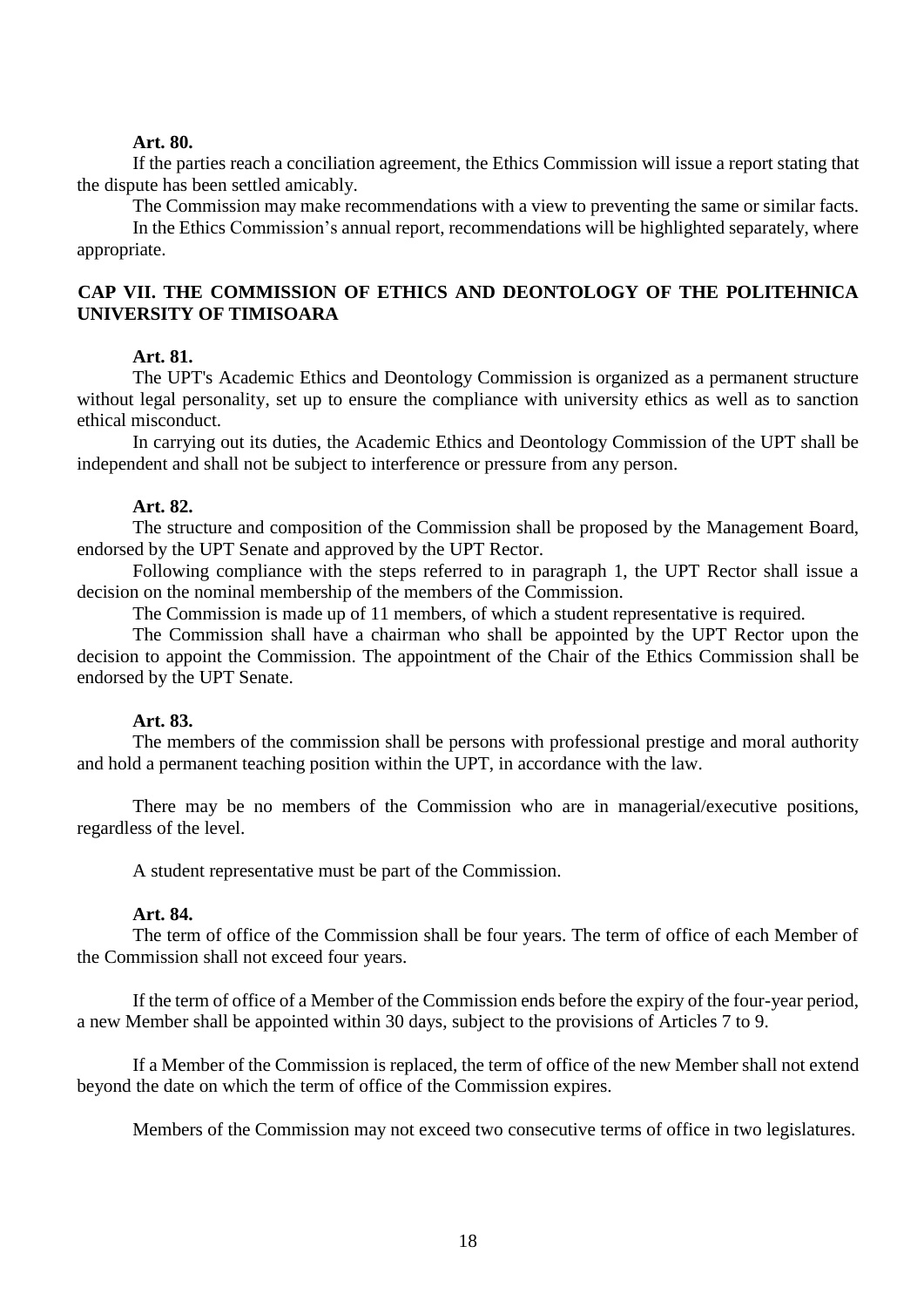When a new Ethics Commission is elected, the outgoing Commission ensures that all documents are handed over to the President of the new Commission.

# **Art. 85.**

The Commission shall have a Secretary who shall keep records of the Commission documents, draw up minutes and other necessary acts, and shall ensure contacts and other actions related to the work of the Secretariat.

The Secretary of the Commission shall be a Member of the administrative staff of the UPT.

The Secretary of the Commission shall not be a Member of the Commission with the right to vote. The Secretary of the Commission shall be proposed by the Secretary-General of the UPT and appointed by decision of the UPT Rector.

# **Art. 86.**

The President shall represent the Commission in relation to the management of the university and shall have the following tasks:

- a. to propose the planning of the activities necessary for the fulfilment of the task assigned to it by this Regulation and to submit it to the Commission for approval;
- b. to convene, chair and moderate the Commission's working meetings;
- c. to establish the agenda for the Commission's working meetings;
- d. to coordinate the preparation of the annual report on the current respect for academic ethics and ethics of research activities;
- e. to submit to the Rector and to the University Senate the annual report referred to in (d);
- f. in the event of their unavailability, to appoint any of the members of the Commission for the temporary performance of the duties of president.

# **Art. 87.**

In the event of the President's unavailability, he or she shall be given the power to appoint any of the members of the commission for the temporary exercise of the office of President.

# **Art. 88.**

The Members of the Commission shall attend its meetings, consider the referrals, express points of view and give opinions on how to deal with the case independently and individually. The Members of the commission shall exercise any other duties arising from the law and the internal rules of the UPT.

# **Art. 89.**

The term of office of the members of the Commission shall end in the following cases:

- a. revocation on a proposal from the Management Board, endorsed by the UPT Senate and approved by the UPT Rector;
- b. by resignation;
- c. by losing membership of the UPT community;
- d. following disciplinary/ethical violation sanctions.

# **Art. 90.**

The legal adviser may attend the meetings of the Commission as a guest without having the right to express their views on the facts which are the subject of the Commission's meeting. The legal adviser shall not be part of the Commission and shall not have the right to vote.

The resolutions of the Academic Ethics Commission shall have to be endorsed by the university's legal adviser.

The university has legal responsibility for the work of the Commission and its decisions.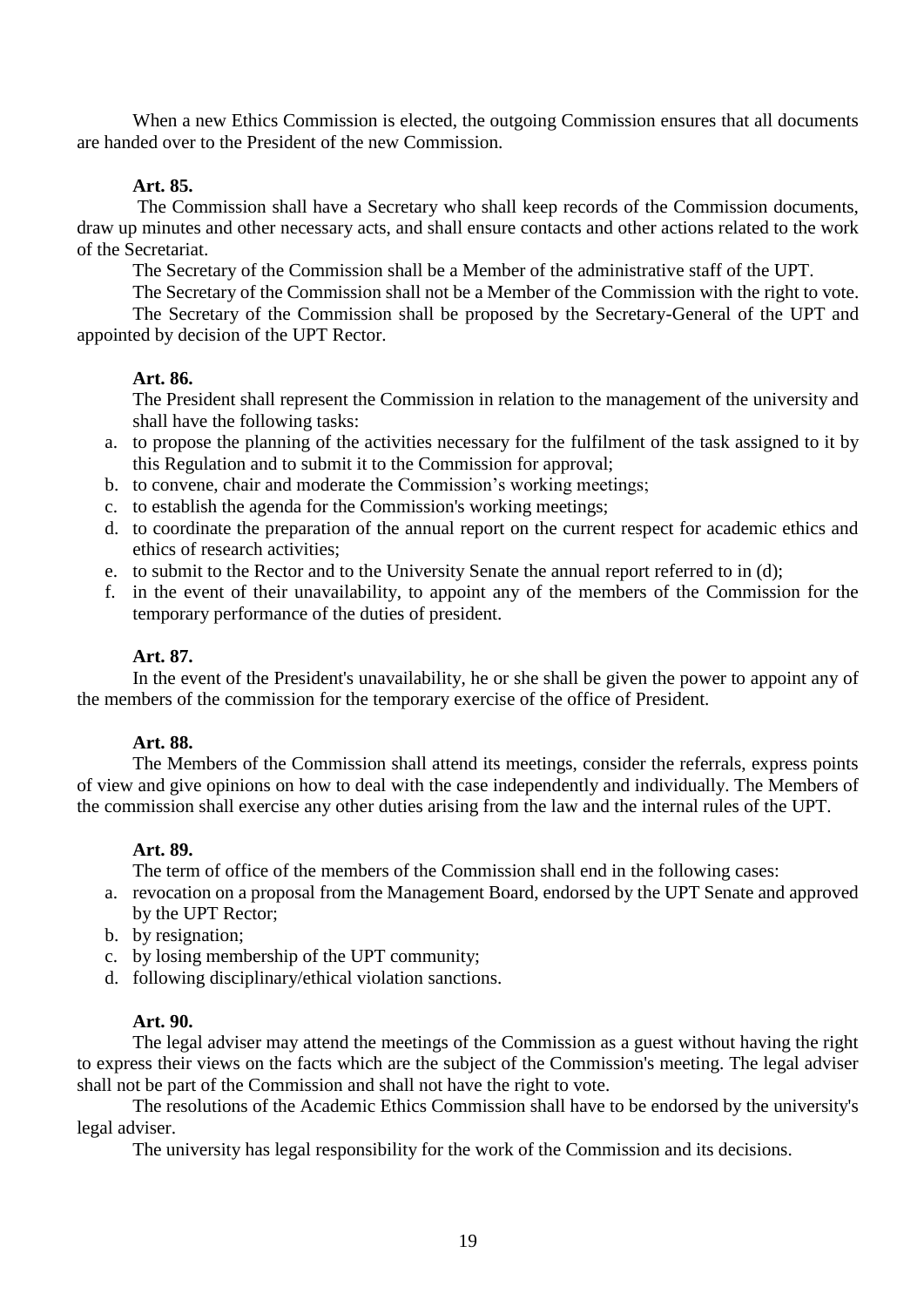The legal support shall be provided by the Legal Office of the UPT in the drafting of the Commission's decisions.

# **Art. 91.**

#### **Material competence:**

The Commission shall analyse and settle complaints about facts which may constitute deviations from the norms of university ethics, in accordance with the provisions of Law No. 1/2011, as amended and supplemented, of Law No. 206/2004, as amended and supplemented, as well as the provisions of the Code of Ethics and other internal provisions of the UPT.

The competence of the Commission of Academic Ethics covers deviations from the code of ethics inside the university and university campus, and those conducted outside it, in so far as it involves members of the university community.

# **Art. 92.**

# **Competence related to the quality of persons.**

The Commission shall examine and settle complaints about facts which may constitute breaches of the rules of university ethics committed by members of the UPT community, as defined in Article 15 of the UPT Charter.

Where a person no longer has the status of a Member of the UPT community, the Commission may only analyse and resolve the case if the act was committed during the time that the person was a Member of the UPT community. The Commission may propose to impose a sanction in such cases only if the sanction is expressly provided for by law and has legal effect on a person who, at the time of the decision, no longer has the status of a Member of the academic community of the UPT.

#### **Art. 93.**

If the Commission finds that it is not competent to deal with a referral, it shall decide thereon. The reasons for the decision shall be given in fact and in law.

#### **Art. 94.**

The Commission shall have the following tasks:

- a. to review and resolve deviations from the University Ethics, on the basis of referrals/complaints or self-referral, in accordance with the Code of Ethics and University Deontology and this Organization and Operation Regulation. The Commission will only address written complaints/referrals which are assumed and signed;
- b. to establish sanctions for deviations from ethics as defined in the Code of Ethics and in the applicable legislation;
- c. to appoint analysis panels to examine claims relating to deviations from good conduct in research and development brought to its attention following referrals or on an own initiative basis;
- d. to endorse or to reject reports issued by the analysis panels;
- e. to produce an annual report on the state of respect for academic ethics and ethics in research activities, which shall be presented to the Rector, to the university Senate and shall constitute a public document;
- f. to contribute to the elaboration of the Code of Ethics and University Deontology, which is proposed to the university Senate for adoption and inclusion in the University Charter;
- g. tasks assigned by Law 206/2004, as amended and supplemented;
- h. to issued recommendations regarding the respect of ethics in UPT;
- i. to issue proposals for amendments to the UPT Code of Ethics, which shall be submitted to the UPT Senate for adoption;
- j. other tasks provided for in the UPT Charter or by the law.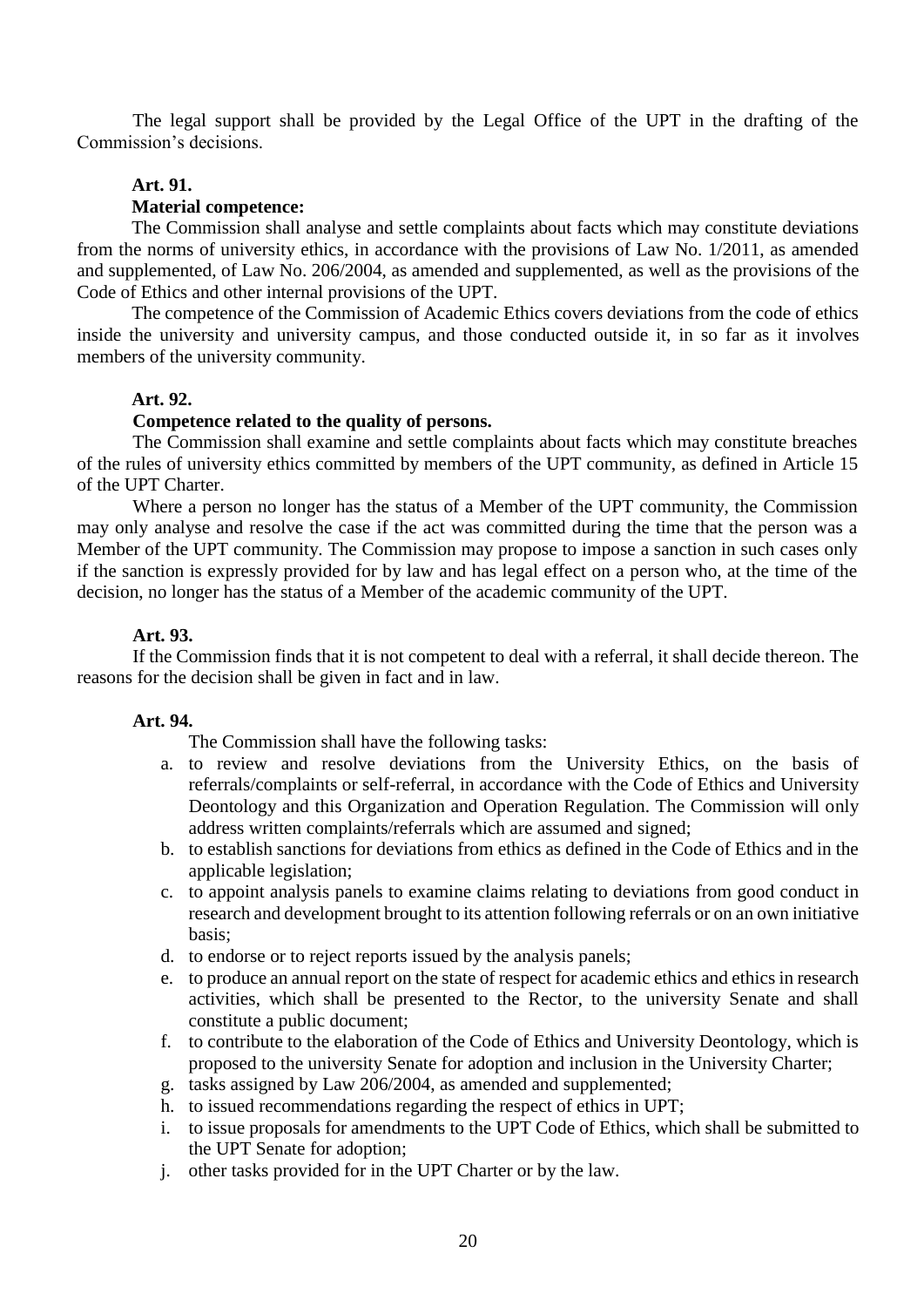#### **Art 95.**

The working methods and procedures carried out by the Ethics Commission are described in detail in the Rules of Organization and Functioning of the UPT Ethics Commission, which is also approved by the University Senate.

# **CAP VIII. PARTICULARIZATION OF SANCTIONS APPLIED FOR THE VIOLATION OF ETHICS**

#### **Art. 96.**

Ethical misconduct is an act related to membership in the UPT community that consists of a culpable action or inaction by a member of the UPT community in violation of this Code.

Ethical breaches are the acts expressly mentioned in this Code.

Any other act committed by a member of the UPT community which has been considered by the Commission and which fulfils the constitutive elements set out in paragraph 1 of this Article may be qualified as an ethical breach.

#### **Art. 97.**

The sanction for ethical misconduct is determined in relation to the seriousness of the misconduct committed by the UPT community member, taking into account the following:

a. the circumstances in which the act was committed;

- b. the degree of guilt of the member of the UPT community;
- c. the consequences of the misconduct;
- d. the subject's general conduct within the UPT;
- e. any previous sanctions suffered by the subject.

#### **Art. 98.**

The sanctions established by the Committee on Academic Ethics and Deontology are implemented by the Rector within 30 days of the sanctions being established.

#### **Art. 99.**

The sanctions that may be established for teaching and research staff and auxiliary teaching and research staff by the University's Ethics Commission for infringements of university ethics shall be as follows:

(a) written warning;

(b) a reduction in the basic salary, combined where appropriate with the remuneration of management, guidance and control;

(c) suspension, for a specified period of time, of the right to enter a competition for a higher teaching position, or a position in management, guidance and control, as a member of doctoral, master or license commissions;

(d) dismissal from the post in education management;

(e) disciplinary termination of employment.

#### **Art. 100.**

The sanctions that may be determined by the university Ethics Commission for students and doctoral students for violating university ethics are as follows:

- (a) written warning;
- (b) expulsion;